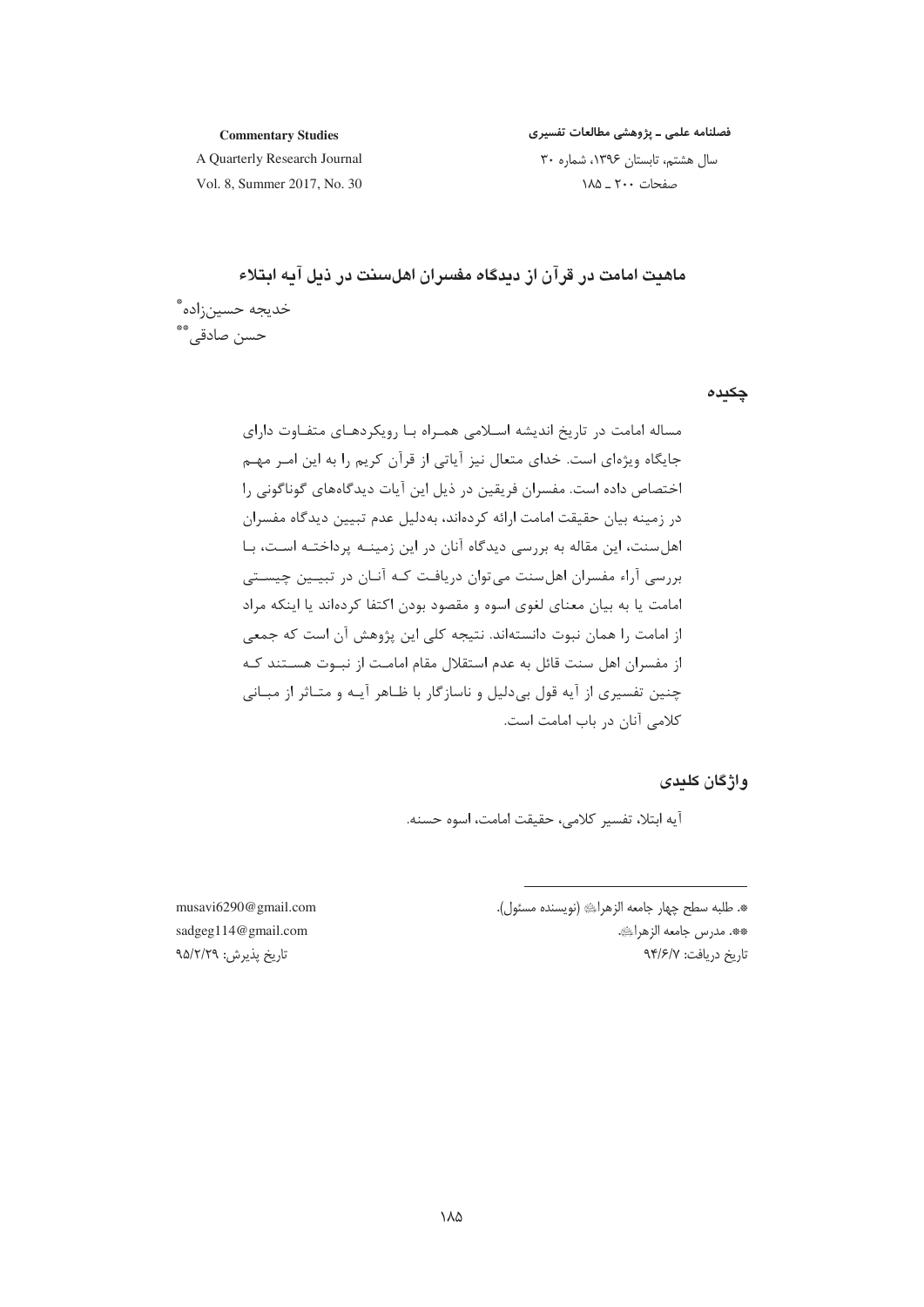۱۸۶ هـ المصلنامه علمي ـ پژوهشي مطالعات تفسيري، س هشتم، تابستان ۹۶، ش ۳۰

## طرح مسئله

یکی از اصول اعتقادی مطرح شده در خلال آیات و روایات مسئله امامت است که از صدر اسلام کانون توجـه مسلمانان بوده است، بهطوري كه از همان ابتدا پذيرش يا عـدم پـذيرش آن، موجـب بـه وجـود آمـدن فـرق مختلف در بین مسلمانان شد. همچنین برای رسیدن به شناخت صحیح از شرایط امامت یا ویژگی هـای امـام، ابتدا باید درک صحیح از معنا و حقیقت این مقام داشت. یکی از راههای حصول معرفت صحیح در این زمینـه مراجعه به آیات مرتبط به این مسئله در قرآن است. با مراجعه به قرآن میتوان دریافت که این آیات در زمینــه امامت حضرت ابراهیم ﷺ و ذریهاش نازل شدهاند.

مفسران فریقین در ذیل این آیات آراء مختلفی را ارائه کردند. از آنجا که برای دستیابی به فهم صحیح از حقیقتِ امامت، بررسی دیدگاه مفسران اهلسنت بهعنوان نظریه رقیب دارای اهمیت ویـژهای اسـت و از سویی با کاوش در آثار پژوهشی انجام شده در این زمینه می توان دریافت که این موضـوع کمتـر مـورد توجه قرار گرفته است؛ از این رو نوشتار پیش رو درصدد بررسی دیدگاه مفسران اهـلسـنت دربـاره حقیقـت امامت است.

با کاوش در ذیل آیات مرتبط با این مسئله میتوان فهمید که مفسران سنی در تفسیر این آیات پنج روش ,ا اتخاذ کردند که عبارتند از:

یک. برخی مراد از این کلمه را مشخص نکردهاند (ر.ک: ابن جوزی، ۱۴۲۲: ۱ / ۱۰۸)

دو. برخی نیز افزون بر معنا نکردن به مباحث دیگر مثل نحوه انتخاب امام و بیان شرایط امام پرداختهانـد.  $(51 - 55)$  (..ک: شنقیطی، ۱۴۱۵: ۱ / ۲۴ \_ ۲۱)

سه. گروه دیگر از آنان در تعریف امام تنها به بیان ریشه لغوی و معنای تحت الفظی اکتفا کردهاند. (ر.ک: تعلبـي، ١۴۲۲: ١ / ٢۶٩؛ مـاوردي، بـيتـا: ١ / ١٨۵؛ بيضـاوي، ١٤١٨: ١ / ١٠٤: قاسـمي، ١۴١٨: ١ / ٣٩٠: سمرقندی، بیتا: ۱ / ۹۱؛ ثعالبی، ۱۴۱۸؛ ۱ / ۱۲۲؛ قشیری، بیتا: ۱ / ۱۲۱؛ سیوطی، ۱۴۰۴: ۱ / ۱۱۸؛ ان اب حاتم، ۱۴۱۹: ۱ / ۲۲۲)

چهار. برخی نیز یا را فراتر نهاده و امام را بهمعنای اسوه و قدوه می دانند، سپس در این مـورد کـه امـام در چه اموري براي مردم اسوه است؟ توضيح كوتاهي را مطرح مي كنند؛ يعني افزون بر بيان معناي لغوي، جهـت مقتدا بودن امام را مشخص مـی کننـد. (ر.ک: زمخشـری، ۱۴۰۷: ۱ / ۱۸۴؛ میبـدی، ۱۳۷۱: ۱ / ۳۴۶: نـووی  $(7') /$  :۱۴۱۷ (  $\sqrt{2}$ 

پنج. گروهی نیز امام را بهمعنای نبوت میگیرند (ر.ک: بغوی، ۱۴۲۰: ۱ / ۱۶۲؛ فیروزآبادی، ۱۴۰۶: ۲ / ۱۱۰؛ سید قطب، ۱۴۱۲: ۱ / ۱۱۲) در این مقاله سعی شده نظرهای آنان به دو دیدگاه کلی تقسیم و بررسـی شـود؛ سپس در ذیل هر دیدگاه انتقادهای مفسران شیعه مطرح و بازبینی گردد.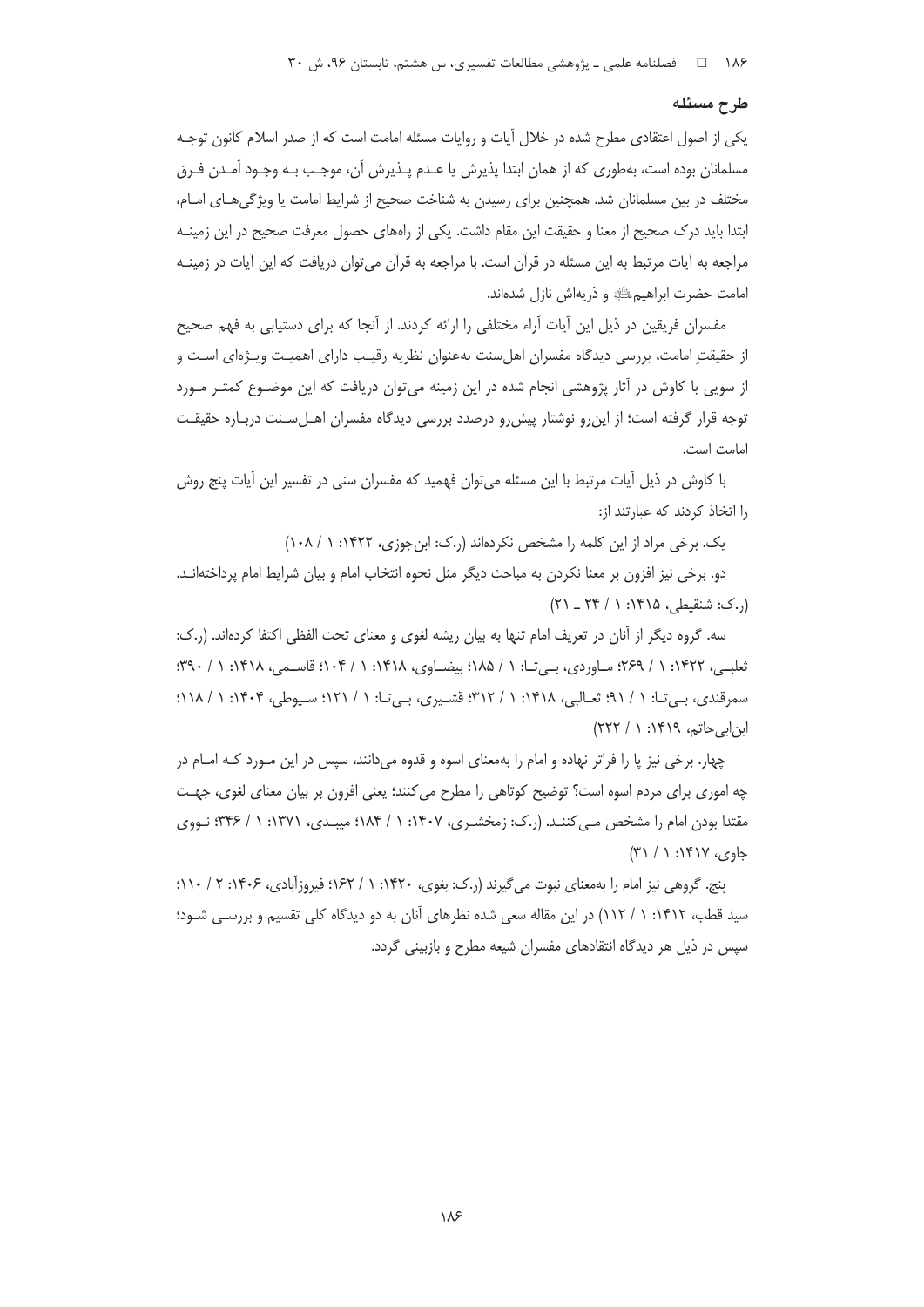ماهیت امامت در قرآن از دیدگاه مفسران اهل سنت در ذیل آیه ابتلاء → ۱۸۷

## ديدگاه يكم: امامت بهمعناى مقتدا

برخی مفسران قائلند واژه امام در مورد امامت حضرت ابراهیمﷺ در همان معنای لغوی خود به کار رفته است. این مفسران را میتوان به دو گروه تقسیم کرد:

#### گروه بکم

این گروه تنها به ریشهپایی و بیان معنای لغوی این کلمه بسنده کردهاند. طبق نظر این گروه اصل امام از «أم» بهمعنای قصد است (ر.ک: ثعلبی، ۱۴۲۲: ۱ / ۲۶۹) یا امام را بهمعنای مقصودی که پیروی می شود، مثل امام جماعت که در نماز مأمومین از او پیروی می کنند، می گیرند (ماوردی، بیتا: ۱ / ۱۸۵) برخی نیز قائلاند امام اسم برای کسی است که به او اقتدا می شود «الإمام اسم لمن یؤتم به»؛ (بیضاوی، ۱۴۱۸: ۱ / ۱۰۴: قاسمي، ١۴١٨: ١ / ٣٩٠: سمرقندي، بي تا: ١ / ٩١) آنها اسوه بودن امام را با عبارتهاي مختلفي مثل «الإمامر القدوه» (ثعالبي، ١۴١٨: ١ / ٣١٢: قشيري، بي تا: ١ / ١٢١) يا «يقتدي به» (سيوطي، ١٤٠۴: ١ / ١١٨): ابن ابی حاتم، ۱۴۱۹: ۱ / ۲۲۲) بیان می کنند ولی در ذیل آیات مراد از امامت را مشخص نمی کنند.

## گروه دوم

این گروه افزون بر بیان معنای لغوی معتقدند مراد از امامت حضرت ابراهیمﷺ اسوه بودن آن حضرت اسـت، سپس توضیح کوتاهی را در مورد اینکه حضرت در چه جهتی مقتدای مردم است، بیـان مـی کننـد. آنـان سـه جهت برای این امر ذکر کردهاند؛ جهت یکم اینکه مردم در دینشان از آیین ابراهیم پیـروی مـی کننـد؛ یعنـی مردم در یگانهپرستی و توحید به حضرت اقتدا کنند و از شرک دوری کنند (ر.ک: زمخشری، ۱۴۰۷: ۱ / ۱۸۴: میبدی، ۱۳۷۱: ۱ / ۳۴۶: نووی جاوی، ۱۴۱۷: ۱ / ۳۱) جهت دوم اینکه مردم در انجام کار نیک (ر.ک: بغوی، ۱۴۲۰: ۱ / ۱۶۲؛ فیروزآبادی، ۱۴۰۶: ۲ / ۱۱۰؛ سید بن قطب، ۱۴۱۲: ۱ / ۱۱۲) و انجـام سـنتهـا (ر.ک: بلخي، ١۴٢٣: ١ / ١٣۶: بغدادي، ١٣١۵: ١ / ٧٧: فـراء، بـي تـا: ١ / ٧۶: ابـن كثيـر دمشـقي، ١۴١٩: ١ / ٢٨۴: ابن عربی، ۱۴۲۲: ۱ / ۵۲)، حضرت را پیشوا قرار می دهند و جهت سوم اینکه مردم در شیوه حضرت در برخورد با آزمون ها به او اقتدا کنند. (این عطیـه آندلسـی، ۱۴۲۲: ۱ / ۲۰۶؛ زحیلـی، ۱۴۲۰: ۱ / ۳۰۳؛ آندلسـی، ۱۴۱۸:  $(\mathcal{F} \cdot \mathcal{F})$ 

این گروه طبق روایات تفسیری که به آنها رسیده در اینکه مراد از کلمات در آیه چیست؟ اختلاف دارند. برخی آزمایش ها را چهل یا سی خصلت میدانند که در آیات قرآن ذکر شده و حضرت نخستین کسی بود که به این خصلتها دست یافت و پیش از او هیچ کس به آنها مکلّف نگردیده بود ولی او همه آنها را به انجام رسانيد و خدا درباره او فرمود: «وَاِبْراْهِيمَ الَّذِي وَوِّ)ْ؛ ابراهيمﷺ آنچنان كسي است كه وفا كرد.» (نجم / ٣٧) از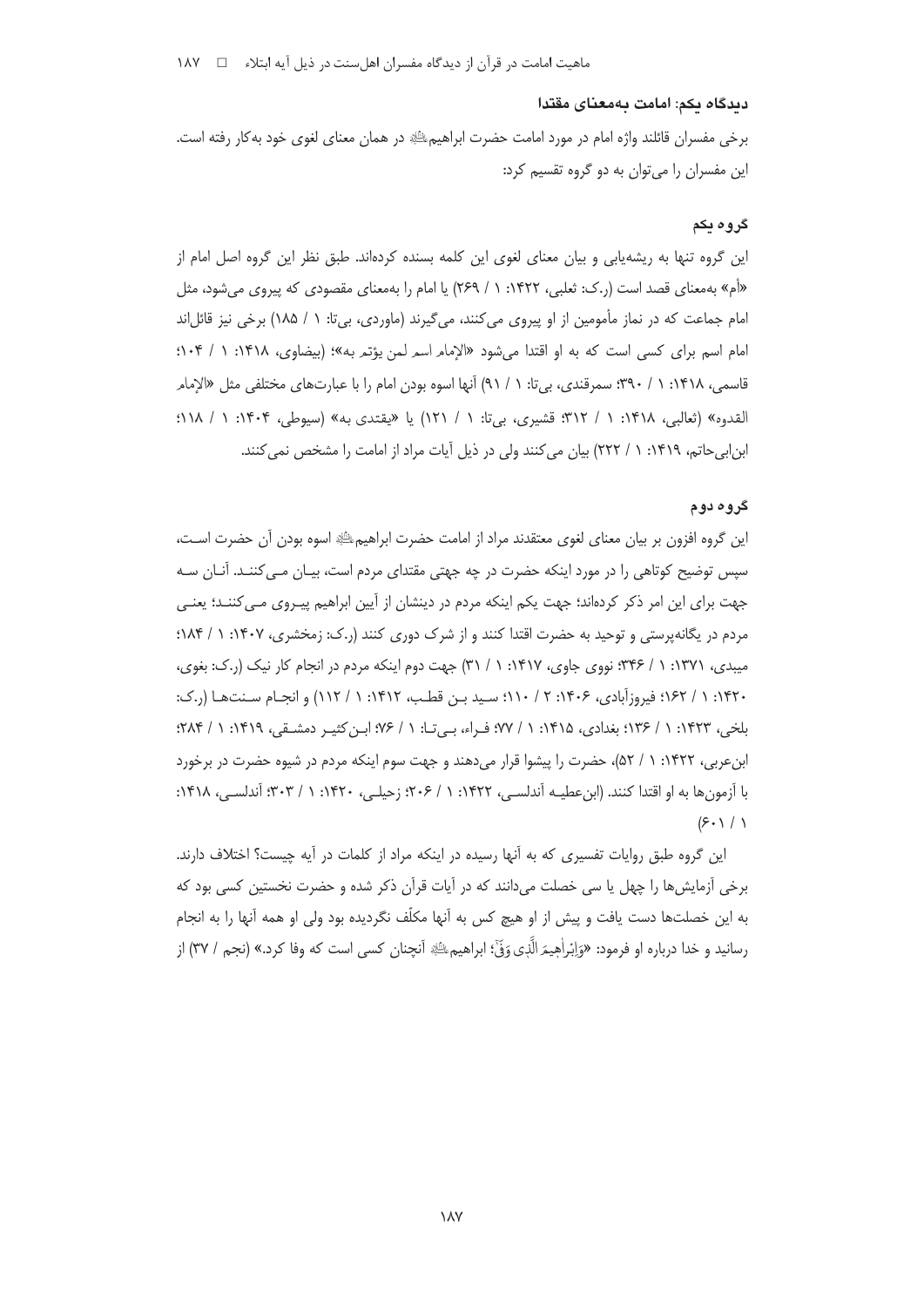۱۸۸ = هلنامه علمی ـ یژوهشی مطالعات تفسیری، س هشتم، تابستان ۹۶، ش ۳۰

بین آن سی خصلت، ده خصلتش در سوره توبه، ٰ ده خصلت در سوره مؤمنین، ٗ ده خصلت در سوره احزاب ؓ است. البته در رواياتي كه تعبير چهل خصلت آمده ده خصلت از سوره معارج (معارج / ٣۴ \_ ٢٢) اضافه شده است. (..ک: طبری، ۱۴۱۲: ۱ / ۴۱۷)

برخی دیگر مفسران آزمایش ها را دستورهای دهگانهای می دانند که خدا بر حضرت، در زمینه نظافت نـازل کرد؛ که پنج تا از این دستورها متعلق به سر انسان است و پنج تا متعلـق بـه بـدن اسـت کـه حنفیـه نامیـده میشوند و مردم در این دستورها باید به حضرت اقتـدا کننـد (ر.ک: قرطبـی، ۱۳۶۴: ۲ / ۱۰۷) البتـه در ایـن تفاسیر وجوه دیگری نیز برای امتحانها ذکر شده است، اما تنها در این موارد اشاره شـده کـه حضـرت اسـوه مردم است. ٔ بنابراین براساس این معنا، همان گونه که برخی از مفسران شیعه در مقام نقــل و ســپس نقــد آن مطرح کردند، این است که امام کسی است که جامعه انسـانی بتوانـد همـه عقایـد، اخـلاق و اعمـال خـود را براساس عقيده، خُلق و عمل او تنظيم كند، به عبارت ديگر، عقيده امام، امام عقايد، اخلاق او، امــام اخــلاق و اعمال او امام اعمال مردم است. (ر.ک: جوادی آملی، ۱۳۸۹: ۶/ ۴۴۳)

## بررسي

مشخص شد که گروهی از مفسران اهل سنت مراد از امام را در ذیل آیه ابتلا همان معنای لغوی یعنی قدوه و اسوه میدانند، در مقابل برخی از مفسران شیعه بر این دیدگاه ایرادهایی را مطرح کردهاند که عبارتاند از:

يک. اگرچه در قرآن امام بهمعناي قدوه آمده است اما درخصوص امامت حضرت ابراهيمﷺ ايـن وجـه صـحيح نیست؛ زیرا امامت به این معنا، اگرچه غیر از نبوت است ولی از ویژگی های نبوت عامه است یا بهعبارت دیگـر اسـوه بودن از لوازم معنایی نبوت است (ر.ک: طبرسے، ۱۳۷۲: ۱ / ۳۸۰؛ طباطبـایی، ۱۴۱۷: ۱ / ۲۷۲)؛ بنـابراین، امامـت بهمعناي الگو و اسوه، ويژه حضرت ابراهيم؛ ﷺ نيست؛ چراكه خداي متعال مي فرمايد: ما هيچ پيـامبري را نفرسـتاديم مگر آنکه بهطور مطلق اطاعت شود.<sup>۵</sup> بنابراین لازمه اطاعت مطلق اسوه بودن حضرت در همه اعمال و عقاید است.

١. أَلْعَاْئِدِنَ الْعاٰبِدُونَ الْحاٰمِدُونَ السّاْئِحُونَ الرّاٰكِعُونَ السّاجِدُونَ الْأَمِرُونَ بالْمَعْرُوفِ وَالتّاهُونَ عَنِ الْمُنْكَرِ وَالْحافِظُونَ لِحُدُودِ اللّهِ وَبَشِّرِ الْمُؤْمِنِينَ. (توبه / ١١٢)

۲. ایمان، خشوع در نماز، احتراز از لغو و باطل، دادن زكات حفظ دامن از غیر همسر و كنیز ملكی، نسبت بـه همسـر و كنیـز ملكي مباشر تداشتن، رعايت امانت، رعايت پيمان، محافظت بر نمازها. (مؤمنون / ٩ ـ ١)

٣. اِنَّ الْمُسْلِمِينَ وَالْمُسْلِماٰتِ وَالْمُؤْمِنِينَ وَالْمُؤْمِناْتِ وَالْقاٰنِتِينَ وَالْقاٰنِتاٰتِ وَالصّاٰذِقافِ وَالصّاٰبِرِينَ وَالصّاٰبِرِينَ وَالصّاٰبِرِينَ وَالصّاٰبِرِينَ وَالْخاشِعِينَ وَالْخاشِعاتِ وَالْمُتَصَدِّقِينَ وَالْمُتَصَدِّقاتِ وَالصّاٰئِمِينَ وَالصّاٰئِماتِ وَالْحافِظِينَ فُرُوجَهُمْ وَالْحافِظاتِ وَالنَّاكِرِينَ اللَّهَ كَثِيرًا وَالذَّلْحِ إِنَّ اَعَدَّ اللَّهُ لَهُمْ مَغْفِرَةً وَاَحْرًا عَظِيمًا. (إحزاب / ٣٥)

۴. وجوهی مثل: انجام مناسک حج، مواجهه با ستارهپرستان تا مهاجرت، انتخاب به امامت و سـاختن کعبـه و کليـه تکـاليف عقليه و شرعيهاي كه خدا حضرت را به آنها مكلف ساخته است، مانند ذبح فرزند.

۵. وَماْ أَرْسَلْناْ مِنْ رَسُولِ إِلَّا لِيُطَاْعَ بِإِذْنِ اللَّهِ. (نساء / ۶۴)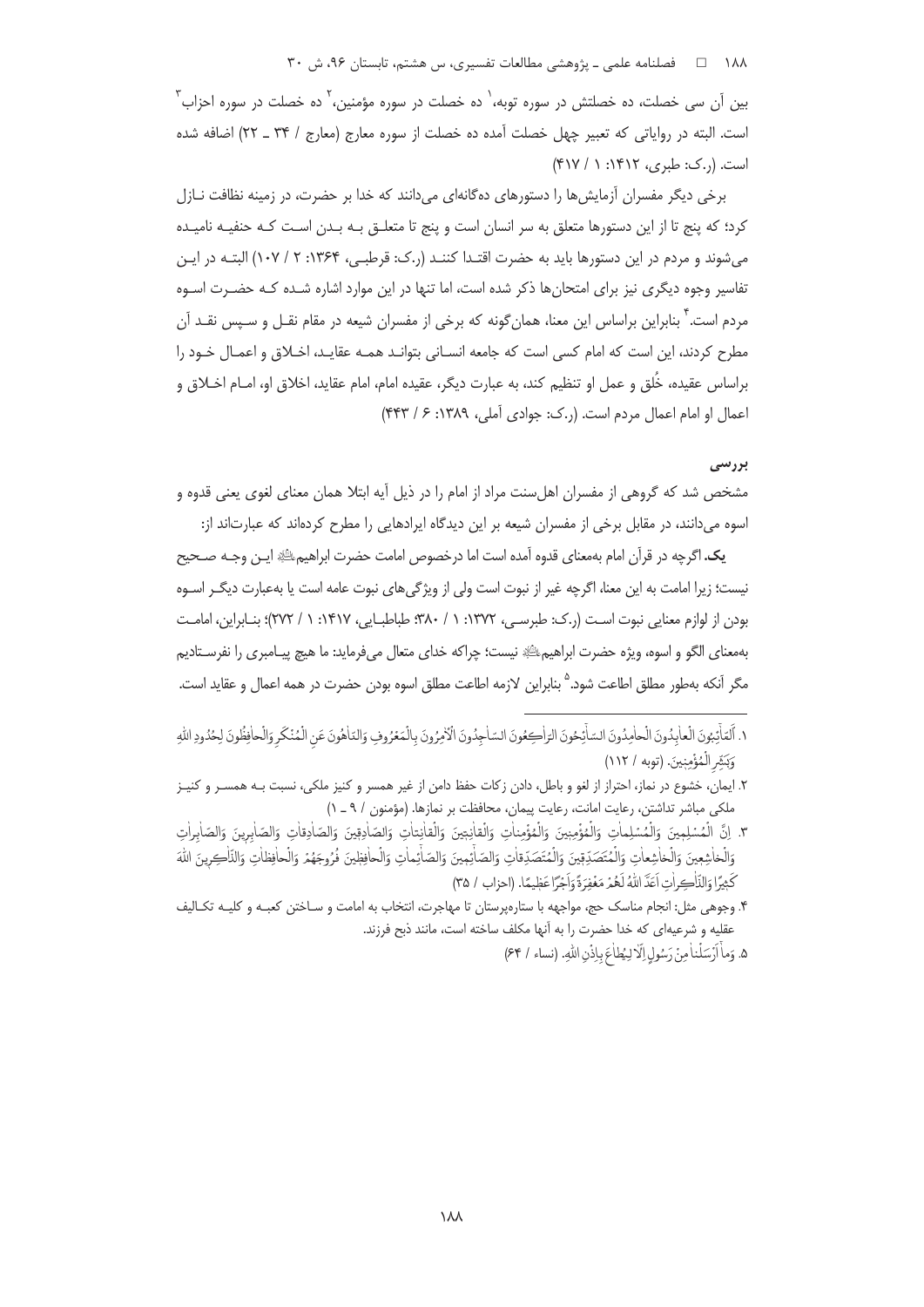دو. حضرت ابراهیمﷺ سالیان متمادی از زمانی که وحی را دریافت و رسالت الهی را ایفا می کرد، الگــو و قدوه جامعه و مردم بود، پس وجهی ندارد در سن کهولت حضرت به این مقام برسد، بنابراین گرچه اسوه بودن بخشی از ویژگی امام است اما تبیین مفهوم امامت در این آیه نیست (.ک: جوادی، ۱۳۸۹: ۶/ ۴۴۳) از این و پس از بیان این دیدگاه و اشکالهای وارد بر آن برای اینکه صحت و سقم این دیدگاه روشـن شـود، بررسـی بیشتر این دیدگاه لازم است.

# تحلیل و بازبینی

باید مشخص شود که منشأ چنین دیدگاهی در بین اهلسنت چیست؟ از نظر منطقی نیز دیدگاهی پذیرفته است که مستند به ادله متقن باشد، از این رو باید ادله قائلین به این قول مشخص شود. با کاوش انجام یافته در تفاسیر اهل سنت مستندی از سویی مفسران بهعنوان دلیل بر اینکه امامت در ذیل آیه ابتلا بهمعنای اسوه و مقتدا است، یافت نگردید زیرا در کتب تفسیری آنان نه دلیلی از متن خود آیه یا آیات دیگر و نه روایتی که، بهطور روشن معنا و مفهوم «امامت» را به این معنا در ذیل آیه ابتلا از پیامبر اکرمﷺ، صحابه و تابعین مطرح کند، وجود ندارد، اما شاید بتوان منشأ چنین قولی را روایات سر بستهای دانست که در تفاسیر اهل سنت به نقل از صحابه و تابعین ذکر شده است، بهعنوان مثال سیوطی روایتی به نقل از عبد بن حمید، حدیثی از ابنءباس در این زمینه نقل کرده که «یقتدی بدینک و هدئک و سنتک؛ خدا به ابراهیم فرمود: تو را امام قرار می دهم تا به آیین، هدایت و سنت تو اقتدا شود» (سیوطی، ۱۴۰۴: ۱ / ۱۱۸) یا واحدی نیشابوری با سند مرسل به نقل از ابنءباس می نویسد: «یقتدی بک الصالحون من بعدک؛ تا آنکه پس از تو، صالحان به تو اقتدا نمایند» (واحدی نیشابوری، ۱۴۱۵: ۱ / ۲۰۲) از سویی دیگر احتمال دارد این مفسران چنین استدلال نمایند که در آیه «امام» حمل بر معنای لغویش شده و نیازی به بیان دلیل نیست.

بر فرض اینکه احتمال نخست دلیل قائلین به این قول باشد، در پاسخ به آنان باید بیان کرد که اولاً بر فرض قبول این روایات (بهدلیل ضعف سند؛ چراکه مرسلهاند) در پاسخ باید مطرح شود که روایت با ظاهر آیه ناسازگاری دارد، به این وجه که طبق ظاهر آیه خدای متعال این مقام را بعد از ابتلای حضرت ابراهیم ﷺ به أزمايش@ايي (وَاذِ ابْتَلَى اِبْراٰهِيمَر رَبُّهُۥ بِكَلِماٰتٍ) و موفقيت ايشان در اين أزمايش@ا (فاتمهن) اين مقام را به ايشان عطا فرمود (قالَ[نّ جاٰعِلُكَ لِلنّاٰسِ اِماٰمًا) بنابراين ظاهر آيه اقتضا دارد كه به ايشان مقام بالاترى از آنچه كه داشته است، عطا شود. از سويي طبق ذيل آيه «و من ذريتي» كه حضرت اين مقام را براي فرزندانش طلب نموده و با استناد به آیاتی که در ذیل دیدگاه دوم مطرح می شود که ایشان در سن کهولت دارای فرزند شدند، رسیدن به این مقام نیز باید در اواخر عمر حضرت باشد؛ بنابراین امامت در این فراز باید طوری معنا شود که با ظاهر و سیاق أیه هماهنگ باشد و مقامی اعطایی باید چیزی بالاتر از أنچه که حضرت دارا بوده باشد؛ چون اعطای دوباره آنچه حضرت داشته، تحصیل حاصل است.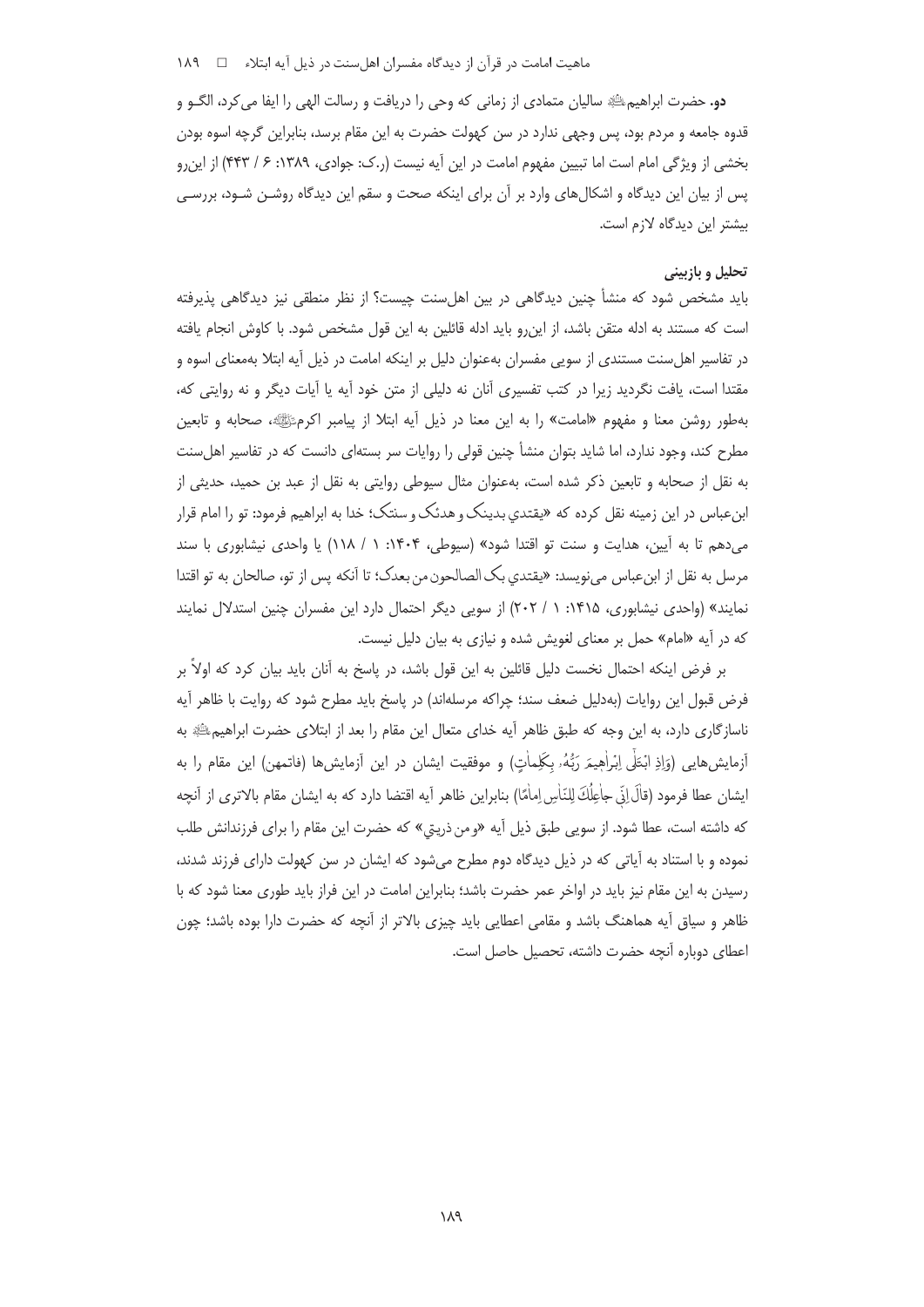۱۹۰ فصلنامه علمی ـ پژوهشی مطالعات تفسیری، س هشتم، تابستان ۹۶، ش ۳۰

با این توضیح وجه بطلان استدلال به احتمال دوم نیز منتفی است؛ زیرا برای فهم هر متنبی بایـد سـیاق جملات در نظر گرفته شود تا مراد جدی متکلم بهدرستی فهمیده شود، پس سیاق کلام اقتضا دارد که خـدای متعال از واژه امام معنایی فراتر از معنای لغوی را افاده کرده باشد تا تحصیل حاصل پـیش نیایـد، درحـالی کـه مفسران اهل تسنن نگاه خود را بر این قرائن متصل لفظی بسته و آن را نادیده انگاشـتهانـد و اصـلاً درصـدد توجیه این اشکالها نیز برنیامدند، پس چنین تفاسیری مبتنی به قواعد تفسـیری نیسـت، بلکـه زاییـده مبـانی كلامي مفسران أن است، اما اينكه كدام مبناي كلامي است كه چنـين اثرگـذاري را در تفسـير أيـات امامـت داشته در ذیل دیدگاه دوم از جستجوی در ادله آنان کاملا مشخص می شود.

### دیدگاه دوم: تساوی امامت با نبوت یا رسالت

گروهی از مفسران بعد از اینکه معنای لغوی امام و بحث ریشهیابی امام را انجام میدهند؛ میگوینــد: مــراد از امامت همان نبوت یا رسالت است. این گروه به دو دسته تقسیم میشوند.

دسته نخست کسانی هستند که برای نبوت و رسالت تفاوتی بیان نمی کنند (ر.ک: مظهری، ۱۴۱۲: ۱ / ۱۲۴: طنطاوي، بي تا: ١ / ٢۶۶؛ آلوسي، ١۴١۵: ١ / ٣٧۴؛ بروسوي، بي تا: ١ / ٢٢۴؛ ابن عاشور، بي تا: ١ / ۶۸۵؛ رشـيد رضـا، ۱۹۹۰: ۱ / ۳۷۵؛ جصاص، ۱۴۰۵: ۱ / ۸۴) که این دسته خود به سه گروه تقسیم میشوند.

### الف) قائلین به تساوی امام، نبی و رسول

برخی هر دو لفظ نبوت و رسالت را به یک معنا میگیرند (ر.ک: مظهری، ۱۴۱۲: ۱ / ۱۲۴؛ طنطـاوی، بـیتـا: ١ / ٢۶۶) اين گروه مي گويند: امام كسي است كه در اقوال و افعـالش اسـوه باشـد و مـراد از امامـت نبـوت و رسالت است. از نظر آنان امامت دارای مراتبی است که اعلا مرتبه آن رسالت و نبوت است. رسـالت بـالاترین مرتبه امامت است که خدا این مقام را به حضرت ابراهیمﷺ عطا کرد، بنابراین مردم هم بایـد او را در اصـول دین و مکارم اخلاق اسوه قرار دهند، پس اینکه خدای متعال در آیه تعبیر به امام آورد و تعبیر به رسول را ذکر نکرد، بهخاطر این است که لفظ امام دال بر این مطلب باشد که بهواسطه تبلیغ، حضرت به امتی که بـهسـوی آنها فرستاده شده نفع می رساند و غیر امتش نیز از طریق اقتدا کردن به رسالت آن حضـرت بهـره مـی,بردنـد. البته حضرت به سرزمینهای زیادی مثل عراق، شام، حجاز و مصر کوچ کردند و در همه آنها برای مردم اسوه حسنه بودند. (ر.ک: طنطاوی، بی تا: ١ / ٢۶۶)

در بین این گروه افرادی یا را فراتر گذاشتهاند و بعـد از اینکـه مـراد از امامـت را همـان نبـوت و رسـالت میدانند، بیان می کنند که هر کسی که مقتدای مردم است و اطاعت او هم بر مردم واجب باشـد، امـام مـردم است، بنابراین امام بهمعنای اخصی که امامیه ابداع کردهاند، نیست؛ زیرا بـرای آن معنـا نـه در شـرع و نـه در لغت، اصلي وجود ندارد. (رک: مظهري، ١٣١٢: ١ / ١٢۴)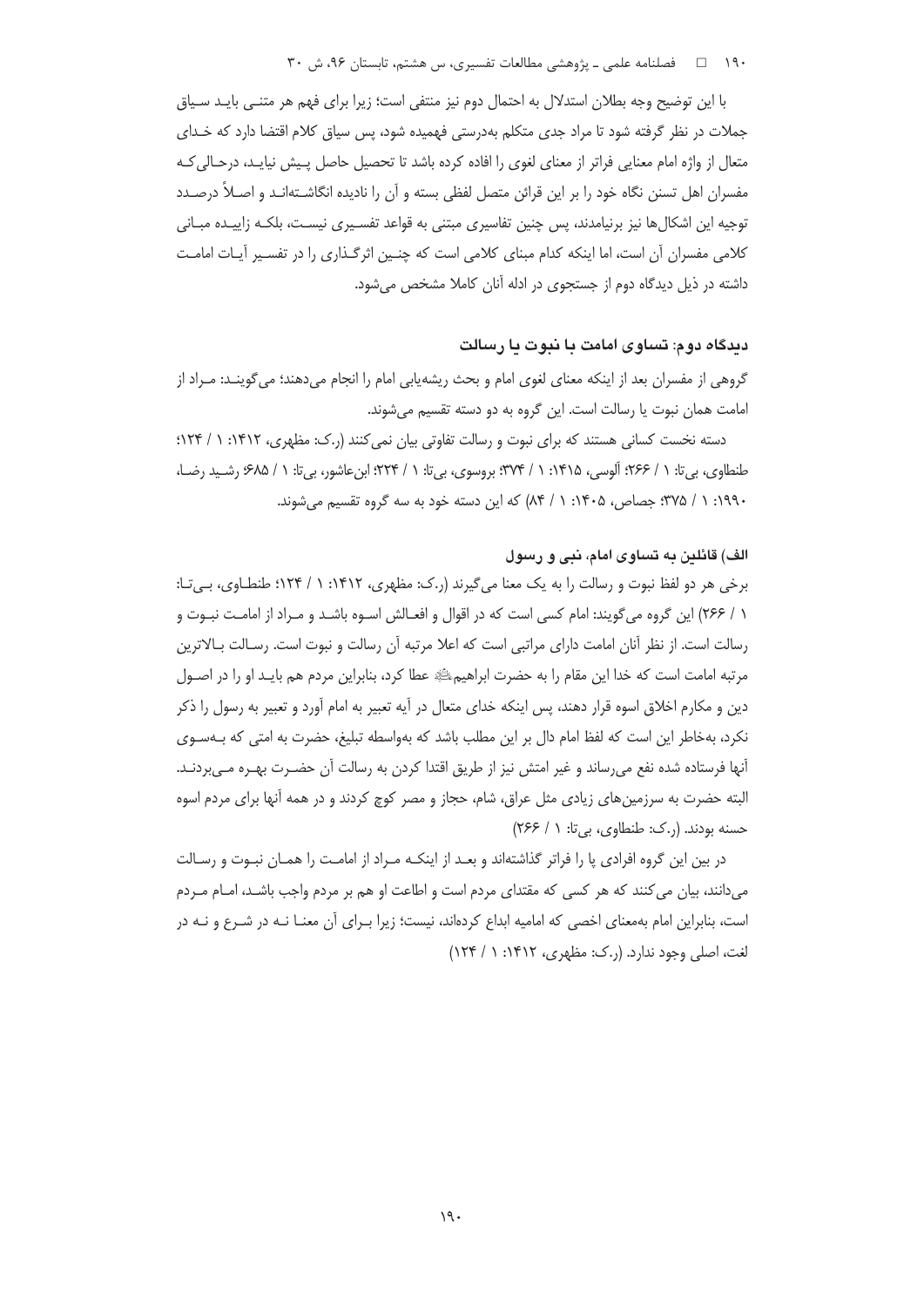ب) قائلین په تساوي امام و نیې

برخی دیگر تنها تعبیر نبی را ذکر کردهاند و از لفظ رسول سخنی بهمیان نیاوردهاند (ر.ک: ألوسی: همان؛ بروسوي: همان) أنها در معناي امام مي گويند: «الإمام من يؤتمر به فيأمور الدين من طريق النبوة و ڪذلک سائر الأنبياء أئمة ﷺ لما ألزم الله تعالى الناس من اتباعهم و الائتمام بهم فيأمور دينهم.» (جصاص، ١٣١۵: ١ / ٨۴) یعنی امام کسی است که در امور دین از راه نبوت به او اقتدا می شود، مثل سائر انبیا و خدای متعال هم بر مردم اطاعتشان را واجب کرد، همچنین در *روح البیان* نقل شده که مراد از امامت در ذیل آیه ابتلا همان نبوت حضرت ابراهیم است که آن حضرت نبی در عصرش و مقتدا برای همه مردم تا روز قیامت است (بروسوی، بیتا: ١ / ٢٢۴) آلوسی نیز در معنای امامت میگوید: امام برحسب مفهوم شامل نبی، خلیفه و امام جماعت می شود بلکه به هر کسی که به او در چیزی اقتدا می شود، حتی اگر آن چیز باطل باشد، امام مي گويند. مراد از امامت حضرت ابراهيمﷺ همان نبوت ايشان است.

از سویی برخی از آنان در پاسخ این پرسش که چرا از نبوت تعبیر به امامت شده است، مـی گوینـد: همـه انبيا امام هستند ولي چون پيامبران ديگر پيرو حضرت ابراهيم هستند، امامت آنان مانند امامت حضرت ابراهيم نيست. از تعبير «الناس» ميفهميم امامت آن حضرت ابدي بوده است؛ زيرا آمدن پيامبران بعد از آن حضـرت خدشهای به امامت آن حضرت نزد؛ چرا که امامت در نسل او ادامه یافت یا بگوییم که اگرچه امامت ایشان در زمان خودشان بود ولی از نظر امامت در اعتقاد به توحید ابدی است. بـهخـاطر همـین خـدای متعـال بـر آن حضرت منت گذاشته است. از سویی باید زمان امتحان های حضرت قبل از نبوت باشد؛ چـرا کـه رسـیدن بـه مقام امامت به علت موفقیت او در این آزمون ها بوده است (ر.ک: آلوسی، ۱۴۱۵: ۱ / ۳۷۴) این گروه در جواب این پرسش که اگر ابتلاءها پیش از نبوت بود، حضرت چگونه به تکالیف اَگاهی پیدا کرد؟ چراکـه اَگـاهی بـه تكاليف جز از طريق وحي ميسر نبوده است، پاسخ ميدهند كه از طريق وحي اما هـر وحـي|ى مسـتلزم بعـث بهسوی خلق نیست (ر.ک: آلوسی، ۱۴۱۵: ۱ / ۳۷۵) بنابراین با این خصوصیاتی که در نبوت حضـرت ابـراهیم وجود دارد از آن تعبیر به امامت شده است.

## ج) قائلین به تساوی امام و رسول

برخی هم تنها از لفظ رسول سخن بهمیان آورندهاند (ر.ک: ابن عاشور، بی تا: ١ / ۶۸۵؛ رشیدرضا، ۱۹۹۰: ١ / ۳۷۵) بهعنوان مثال ابن عاشور مي گويد: «كلمه امام از «ام» مشتق شده است و امام بر وزن فعال است. اين واژه بهمعنای قدوه و هادی است که سائر در راهی که در پیش گرفته به او اقتدا می کند و مراد از امام در آیه رسول است» (ابنءاشور، همان) او در ذيل آيه «وَجَعَلْناهُمْ أَئِمَّة يُهْدُون بَأْمْرِنا» (انبياء / ٧٣) مىنويسد: «اصل امام مثال کسی است که در نیکی یا بدی شخص را شبیه خود کند. کلمه «پهدون» که بهعنوان قید برای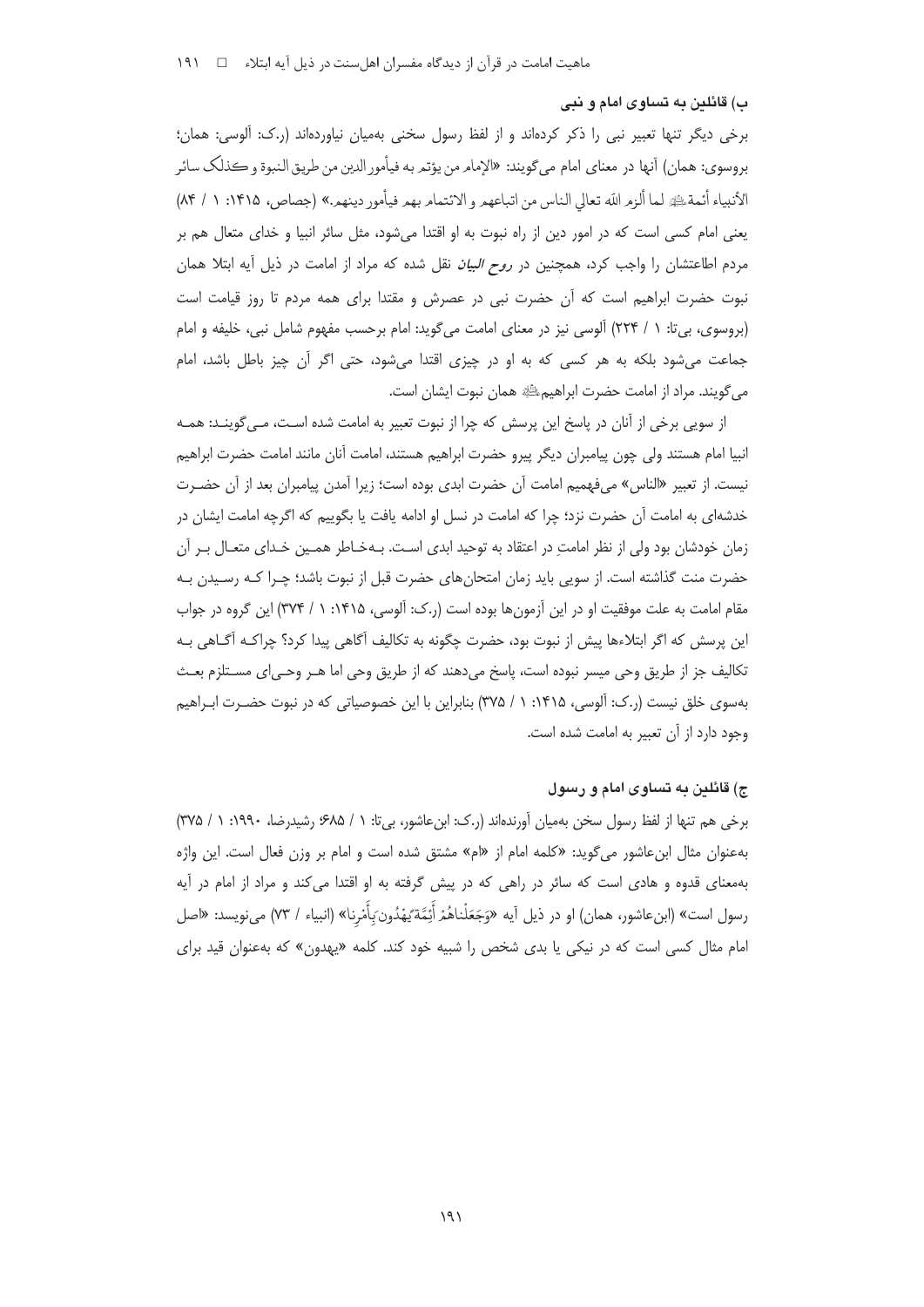۱۹۲ فصلنامه علمی ـ پژوهشی مطالعات تفسیری، س هشتم، تابستان ۹۶، ش ۳۰

ائمه ذکر شده است، می رساند که رسولان پیشوایان هدایت برای مردماند». (ر.ک: ابنعاشور، بی تا: ۱۷ / ۷۰)

همچنين او در ذيل أيه «وَجَعَلْناْ مِنْهُمْ أَئِمَّةً يَهْدُونَ بِأَمْرِناْ لَمّاْ صَبَرُوا» (سجده / ٢۴) مىنويسد: خدا بر بنى اسرائیل منت گذاشت و در بین آنان انبیایی قرار داد تا آنها را ارشاد کنند و این قرار دادن ائمه در بین آنها زمانی بود که آنان در مقابل تکالیف سخت صبر کردند (ر.ک: ابنءاشور، بی تا: ۲۱ / ۱۶۸) بنابراین او صبر را يكي از اسباب رسيدن به مقام امامت مي\داند. همچنين شيخ محمد عبده نيز مي گويد: «الْإِمَامَهُ هُنَا عِبَارَةٌ عَنِ الرِّسَالَةِ وَهِي لَا تُنَالُ بِكِسْبِ الْكاسِبِ وَلَيسَ فِي الْكَلَامِ دَلِيلٌ عَلَى أَنَّ الِابْتِلَاءَ كانَ قَبْلَ النُّبُوِّه.» (ر.ك: رشيدرضا، ١٩٩٠: ١ / ٣٧۵) يعني مراد از امامت در اينجا (آيه ابتلا) رسالت است و اين مقام كسب كردني نيست و در آيه دليلي بر اينكه آزمون قبل از نبوت باشد نيست.

اما دسته دیگر مفسرانی هستند که بین نبی و رسول تفاوت قائلند و مراد از امـام در آیـه را همـان نبـوت می گیرند و می گویند: نبی صاحب شریعت است اما رسول کارش تبلیغ شـریعت نبـی اسـت (٫.ک: نیشـابوری، ۱۴۱۶: ۱ / ۳۸۷؛ رازی، ۱۴۲۰: ۴ / ۳۶؛ آندلسی، ۱۴۲۰: ۱ / ۶۰۳) آنها بر اینکه مراد از امامت نبوت است، سه دلیل ذکر مے کنند.

یک. اینکه واژه «للناس» در آیه می رساند که ابراهیم؛ ﷺ امام برای تمام مردم است. از سویی تنها رسولی می تواند به این مقام برسد که دارای شریعت مستقل از سوی خدا باشد؛ زیرا اگر شریعت مستقل نداشته باشـد باید تابع رسول دیگری باشد که در این صورت ماموم است و امام نیست. بنابراین دیگر نمی *ت*وان گفت امـام برای عموم مردم است.

**دو.** تعبیر جعل امامت می رساند که امامت آن حضرت در همه زمینهها و شئون است. از سویی تنها کسـی این صلاحیت را دارد که نبی است.

سه. انبیا پیشوایان مردم هستند؛ از اینرو پیروی از آنان بر خلق واجب است و خلـق بایـد از آنهـا تبعیـت کنند؛ خلفا و فقها و قضات نیز امام مردم هستند بهخاطر مرتبهای که در آن قرار دارنـد قبـول کـردن قـول و احکامشان بر مردم واجب است اما اَنان در پایینترین مرتبه امامت قـرار دارنـد ولـی انبیـا دارای اعلـی مرتبـه امامت هستند. از سویی خدای متعال مقام امامت را به حضرت ابراهیمﷺ زمانی عطا کـرد کـه در آزمـون هـا موفق شد. سپس بر حضرتش منت گذاشت و او را امام بر مردم قرار داد. پس در مقـام امتنــان بایــد بــالاترین نعمتها به او اعطا شود و از آنجا که مقامی بالاتر از نبوت نیست، حمل لفظ امام بر نبوت واجب اسـت. (ر.ک: دازی، ۱۴۲۰: ۴ / ۳۶؛ آندلسی، ۱۴۲۰: ۱ / ۶۰۳)

این گروه برای روشن شدن جایگاه نبی که به مقام امامت رسیده به چند ویژگی اشاره می کنند. نخست اينكه عبارت «إنّي جاٰعِلُكَ لِلنّاٰسِ إماٰمًا» مي رساند كه حضرت از همه جهات معصوم بوده است؛ زيرا امام كسي است که باید به او اقتدا شود، پس اگر از او معصیتی صادر شود بر مردم واجب است که بر او اقتدا کنند و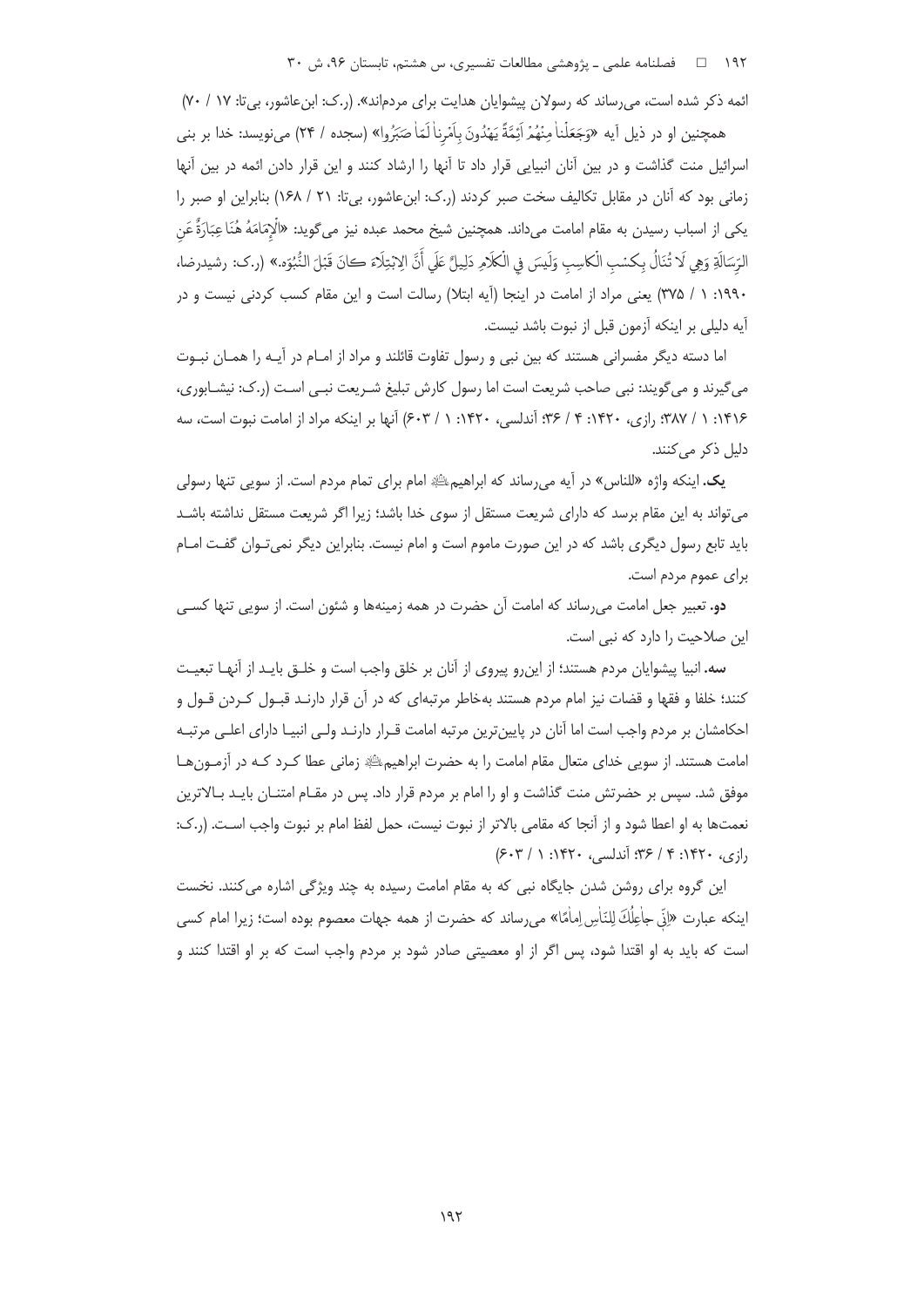ماهیت امامت در قرآن از دیدگاه مفسران اهل سنت در ذیل آیه ابتلاء = تا ۱۹۳

وجوب معصيت بر مردم محال است. (ر.ک: رازي، ١۴٢٠: ٣ / ٣۶)

دوم اینکه آیه دلالتی بر این مطلب ندارد که امام باید به نص الهی انتخاب شــود؛ چــرا کــه در آیــه امــام بهمعنای نبوت است. بر فرض هم که قبول کنیم معنای خاص امام را میدهـد، آیـه دلالـت بـر ایـن مطلـب می کند که نص یک طریق برای رسیدن به امامت است اما بر اینکه آیا امام با غیر نص هم منصوب میشـود یا نه؟ آیه به نفی یا اثبات دلالتی ندارد. (ر.ک: نیشابوری، ۱۴۱۶: ۱ / ۳۸۷)

البته این گروه مانند گروه پیشین در اینکه مراد از کلمات در آیه چیست؟ اختلاف دارند و همـان اقـوال را مطرح مي كنند. فخررازي بعد از نقل اقوال مي گويد: آيه تمام اين اقوال را در بر مي گيرد؛ چرا كـه ابـتلا الـزام همه آن چیزهایی است که در انجام آنها مشقت شدید باشد، پس لفظ تکتک این امور را شامل مـی شـود، از سویی اگر روایات در کل امور ثابت شود باید به کلیه این امور قائل شد، اما اگر روایات در بعضـی امــور ثابـت شود و در بعضی دیگر ثابت نشود، بین روایات تعارض پیش میآید و توقف لازم میآید. این گـروه نیـز زمـان ابتلا را پیش از نبوت میدانند. بنابراین در جمع بندی این نظر می توان گفت: امام همان نبی است، البته نبـوت دارای مراتبی است که بالاترین مرتبه آن امامت است و امام مقام عصمت از گناه را نیز دارد، از سـویی بـرای تعیین امام به نص نیازی نیست.

### بررسی

علامه طباطبایی منشأ چنین تفاسیری از آیه را این میداند که الفاظ قرآن در انظار مردم پیش پا افتـاده و بـی ارج شده است؛ چون در اثر مرور زمان زیاد بر زبانها جاری شده، مردم خیال کردهانـد کـه معنـای آن را هـم می دانند و همین خیال باعث شده بر سرآن ها ایستادگی و دقت نکنند (ر.ک: طباطبـایی، ۱۴۱۷: ۱ / ۲۷۱) بـر این نظریه نقدهایی وارد شده که در ذیل بیان می شود.

١. جعل در اين آيه شريفه، جعل تأليفي است؛ از اين,رو «جاعل» كه اسم فاعل است، «إماماً» را بهعنوان مفعول دوم، نصب داده است. از سویی اسم فاعل درصورتی عمل میکند که بهمعنای حال یا استقبال باشد، نه ماضی، با توجه به این نکته و براساس نظر این مفسران، اگر معنای «اِنّی جاٰعِلُكَ لِلنّاٰسِ اِماٰمًا» این باشد که «تو را از هم اکنون یا در آینده پیامبر خواهم کرد» پس مفهوم آن این خواهد بود که حضرت ابراهیم<u>ِ ا<sup>ی</sup> ب</u> ييش از اين ييامبر نبوده است، درحالي كه همين مكالمه وحياني نشانه نبوت حضرت است. (ر.ك: طوسى، ١٣١۴: ١١٣: جوادي آملي، ١٣٨٩: ۶ / ۴۴٢؛ بلاغي، ١۴٢٠: ١ / ١٢٣)

از سویی حتی در روایت هم آمده که ابراهیمﷺ قبل از این امتحانها پیامبر بـوده اسـت (ر.ک: طبرسـی، ١٣٧٢: ١ / ٣٨٠)؛ زيرا امام باقر ﷺ مىفرمايد:

إِنَّ اللَّهَ اتَّخَذَ إِبْرَاهِيمَ عَبْداً قَبْلَ أَنْ يتَّخِذَهُ نَبِيأَ وَ اتَّخَذَهُ نَبِيأً قَبْلَ أَنْ يتَّخِذَهُ رَسُولًا وَ اتَّخَذَهُ رَسُولًا قَبْلَ أَنْ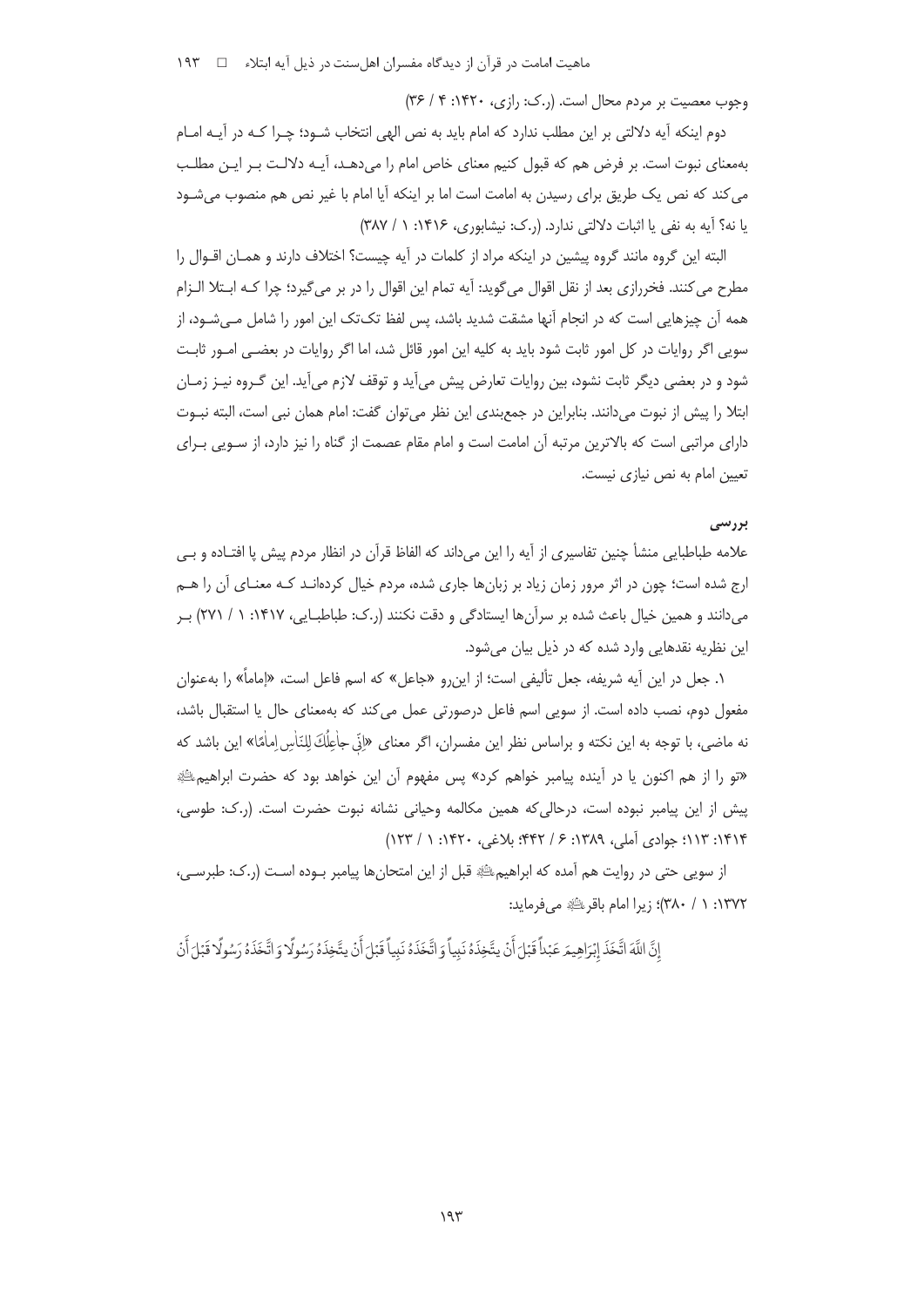۱۹۴ – □ فصلنامه علمی ـ یژوهشی مطالعات تفسیری، س هشتم، تابستان ۹۶، ش ۳۰

يتَّخِذَهُ خَلِيلًا وَ اتَّخَذَهُ خَلِيلًا قَبْلَ أَنْ يتَّخِذَهُ إِمَاماً فَلَمَّا جَمَعَ لَهُ هَذِهِ الْأَشْياءَ وَ قَبَضَ يدَهُ قَالَ لَهُ ـ يا إِبْرَاهِيمُ إِنِّي جاعِلُك لِلنَّاس إماما فَمِنْ عِظْمِهَا في عَين إِبْرَاهِيمَ الثَّةِ قَالَ يا رَبّ وَمِن ْ ذُرِّيتي قالَله لاينالُ عَهْدِ بِالظَّالِمِينِ. (كليني، ١۴٠٧: ۴ / ١٧۵) خداوند ابراهیم را به بندگی قبول کرد، پیش از آن که او را به مقام نبوت برساند و او را به نبوت رسانید، پیش از آن که وی را به رسالت مبعوث نماید و او را به رسالت رسانید، پیش از آنکه وی را دوست مخصوص خود اتخاذ کند، و او را دوست خود اتخاذ کرد، قبل از آن که او را به مقام امامت برساند و هنگامی که وی جامع این منصبها گردید، فرمود: «إِنِّي جِاعِلُكِ لِلنَّاسِ».

٢. اعطاى مقام امامت به حضرت ابراهيمﷺ از سوى خداى متعال در اواخر عمر أن حضرت اتفاق افتاده است؛ زيرا بعد ازجمله «إنّي جاْعِلُكَ لِلنّاٰسِ اِماٰمًا» حضرت با لفظ «وَمِنْ ذُرّيَّتِي» از خدا درخواست كرد امامت را در ذریهاش قرار دهد. از این درخواست حضرت معلوم میشود که او در آن هنگام دارای ذریه بوده یا آن را پیش بین*ی* می کرد.

از سویی آن حضرت، به عنایت الهی، در پیری دارای فرزند و ذرّیه شد؛ زیرا در آیات قرآن آمده است که «و همسرش ایستاده بود، (ازخوشحالی) خندید پس او را بشارت به اسحاق و بعد از او به یعقوب دادیم، گفت: «ای وای بر من! آیا من فرزند میآورم درحالی که پیرزنم و این شوهرم پیرمردی است؟! این راستی چیز عجيبي است!» گفتند: «آيا از فرمان خدا تعجب مي كني؟! اين رحمت خدا و بركاتش بر شما خانواده است؛ چرا که او ستوده و والا است!» (هود / ٧٣ \_ ٧١) يا در آيه ديگر مىفرمايد: «الْحَمْدُ لِلَّهِ الَّذِي وَهَبَ لِيعَلَى الْكبَر إسْماعِيلَ وَإِسْحاقَ (ابراهيم / ٣٩)؛ حمد خداي را كه در پيري، اسماعيل و اسحاق را به من بخشيد.» بنابراين، این درخواست در زمان پیری حضرت ابراهیم؛ یعنی پس از آن بوده که وی سالیان زیادی از دوران نبوت را گذرانده بود. پس طبق این معنا باید حضرت تا زمان پیری به پیامبری نرسیده باشد و در آخر عمر صاحب شريعت شود. (ر.ک: طباطبايي، ١٤١٧: ١ / ٢۶٧: سبحاني، ١٣٨٣: ۴ / ٢٨٨ \_ ٢٨۵)

٣. اينكه پيامبر اكرمﷺ به حضرت علىﷺ مىفرمايد: «أَنْتَ مِنِّي بِمَنْزِلَةِ هارُونَ مِنْ مُوسَى إِلَّا أَنَّهُ لَا نَبي بَغَدِي» (بخاري، ۱۴۰۷: ۴ / ۱۶۰۲؛ قشيري نيشابوري، بيتا: ۴ / ۱۸۷۰؛ ابن حنبل، ۱۴۱۹: ۱ / ۱۷۰؛ حاكم نیشابوری، ١٣١١: ١٣ / ١١٧؛ ابن ماجه، بیتا: ١ / ۴۵؛ ترمذی، ١٩٩٨: ١٣ / ٣٣١: نسائی، ١٣١١: ۵ / ۴۴؛ بيهقي، ١٣۴۴: ٩ / ۴٠: كليني، ١٤٠٧: ٨ / ١٠٧: قمي، ١٠٤: ١ / ٢٩٣: عياشي، ١٣٨٠: ١ / ٣٣٢: فرات كوفى، ١٣١٠: ١٣٧) ثابت مى كند كه امامت غير از نبوت است؛ چراكه در غير اين صورت استثنا معنا پيدا نمی کند (ر.ک: طوسی، ۱۴۱۴: ۱۱۴) از این رو در ادامه بحث پس از بیان این دیدگاه و اشکال های وارد بر آن برای اینکه منشا چنین دیدگاهی در ذیل آیه ابتلا مشخص شود؛ بررسی بیشتر این دیدگاه لازم است.

 $198$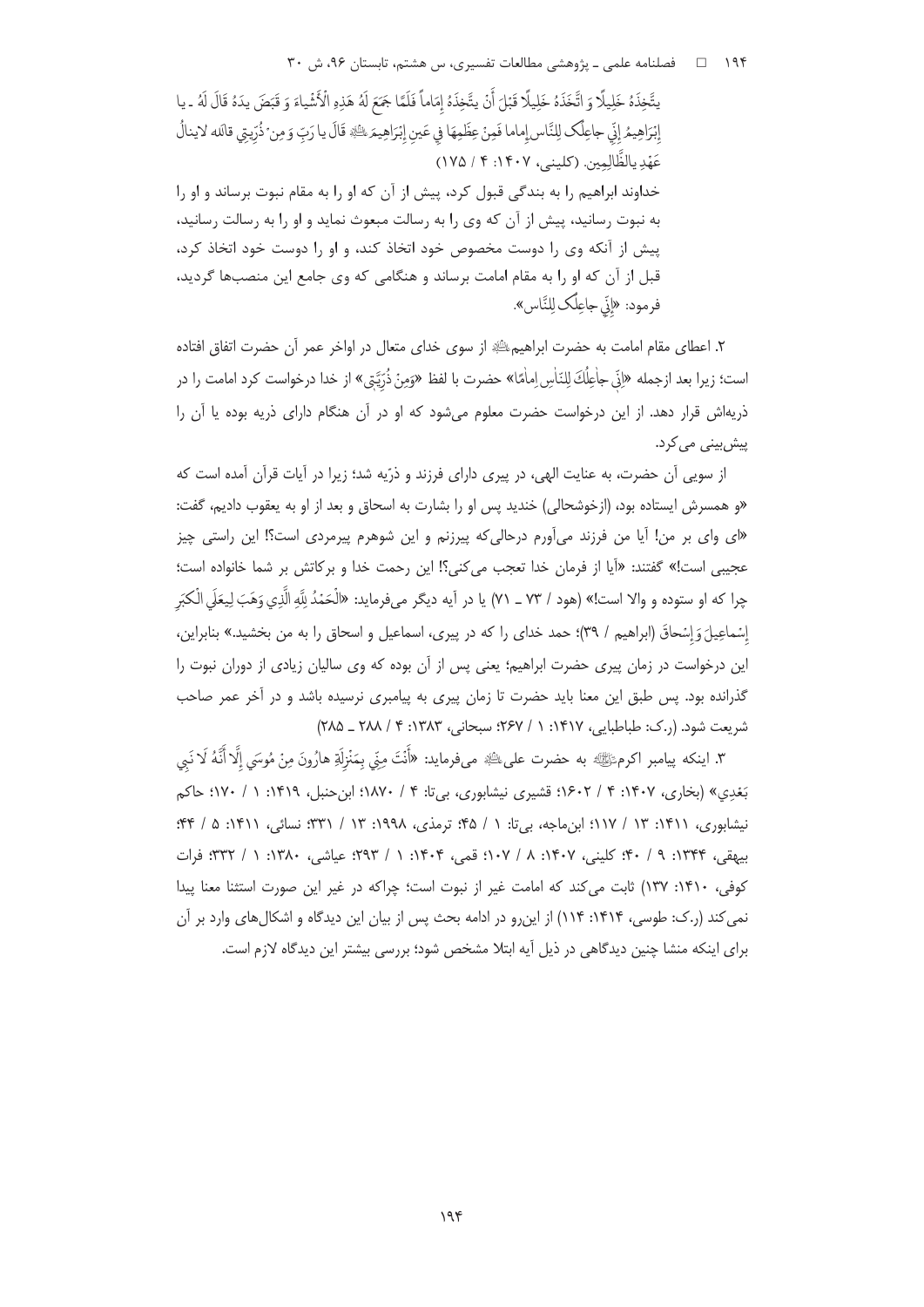#### تحلیل و بازبینی

از آنچه تاکنون مطرح شد بهدست آمد که معنای دیگری که اهل سنت برای امامت ذکر مے کننـد، نبـوت پـا رسالت است، درحالی که اقتضای تغایر لفظی، تفاوت معنایی است، از این٫رو باید دلیلی بر اشتراک معنایی الفاظ امامت و نبوت اقامه شود، بنابراین در تحلیل مسئله باید منشأ و ادله این دیدگاه بررسـی شـود. بـا کاوشـی در تفاسیر می توان دریافت که مفسران عامه از متقدمین و متـأخرین دلیلـی از آیـات یـا نصـی از پیـامبرﷺ یـا صحابه دال بر این قول ذکر نکردهاند و تنها فخررازی و آلوسی به ادلهای استناد کردنـد کـه ایـن ادلـه قابـل مناقشه است.

**مناقشه یکم:** هر دو مفسر بدون اینکه دلیلی اقامه کنند این پیشفرض را که مقامی فراتر از نبوت انبیـای دارای شریعت نیست؛ پذیرفته و مسلّم گرفته و استدلال خود را بر این مبنا چیدهاند، درحالی که چنین سـخنی با ظاهر آیات قرآن ناسازگار است؛ زیرا محور اصلی دعوت انبیـا دعـوت بـه توحیـد و نهـی از شـرک اسـت و حضرت در این خصوصیت با دیگر انبیا مشترک و پیرو پیامبران دیگر اسـت؛ چراکـه خـدای متعـال در قـراَن مي فرمايد: «وَانَّ مِنْ شِيعَتِهِ لَإِبْرَاٰهِيمَرْ؛ و از پيروان نوح ابراهيم است.» (صافات / ٨٣) بنابراين حضـرت ابـراهيم چون در وسط تاريخ است خود مأموم حضرت نوحﷺ و از شيعيان او است.

مناقشه دوم: لازمه باطل در کلام فخررازی وجود دارد؛ به این صورت که وی امام را پیامبری می داند که شريعت مستقل داشته باشد از سويي در ادامه تفسير آيه ميiويسد: «و قد حقق الله تعالى إجابة دعائه في المؤمنين من ذريته ڪاسماعيل و اِسحاق و يعقوب و يوسف و موسى و هارون و داود و سليمان و اُيوب و يونس و زکريا و يحبي و عيسى وجعل آخرهمر محمداً ﷺ من ذريته الذي هو أفضل الأنبياء و الأئمة ﷺ » (ر.ك: رازي، ١۴٢٠: ٣ / ٣٧) بنابر بیان فخررازی خدای متعال دعای حضرت ابراهیم علیه را در حق این فرزندانی که فخررازی نام می برد به اجابت ,سانده است، درحالی که از بین آنان تنها حضرت موسی و عیسیﷺ و پیامبر اکرمﷺ دارای شریعت مستقل هستند.

مناقشه سوم: از نظر آلوسی امام هر پیامبری است که مقتدا شده، پس همه انبیا امام هستند بنابراین منطق حکم می کند که آلوسی به این سؤال که در نبوت حضرت ابراهیم چه خصوصیتی بوده که در لسان قرآن تنها امامت ایشان اختصاص به ذکر پیدا کرده، پاسخ دهد؛ همان گونه که خود مفسر هم متوجه این اشكال بوده و درصدد پاسخ گويي برآمده است و ميiويسد: «اينكه خدا تنها از نبوت حضرت ابراهيم در مقام امتنان تعبیر به امامت کرده است، بهدلیل خصوصیتی است که در حضرت ابراهیم وجود دارد» (ر.ک: آلوسی، ۱۴۱۵: ۱ / ۳۷۴)؛ اما این پاسخ ناتمام است؛ زیرا آلوسی وجه تمایز را باید در نبوت حضرت جستجو کند نه در خود حضرت ابراهيمﷺ. از سويي طبق عبارت «لاٰ يَنالُ عَهْدِي الظَّالِمِينَ» ذيل آيه چنين مقامي با همين خصوصیت به برخی از فرزندان حضرت عطا شده، پس آلوسی باید همین توجیهات را در مورد فرزندان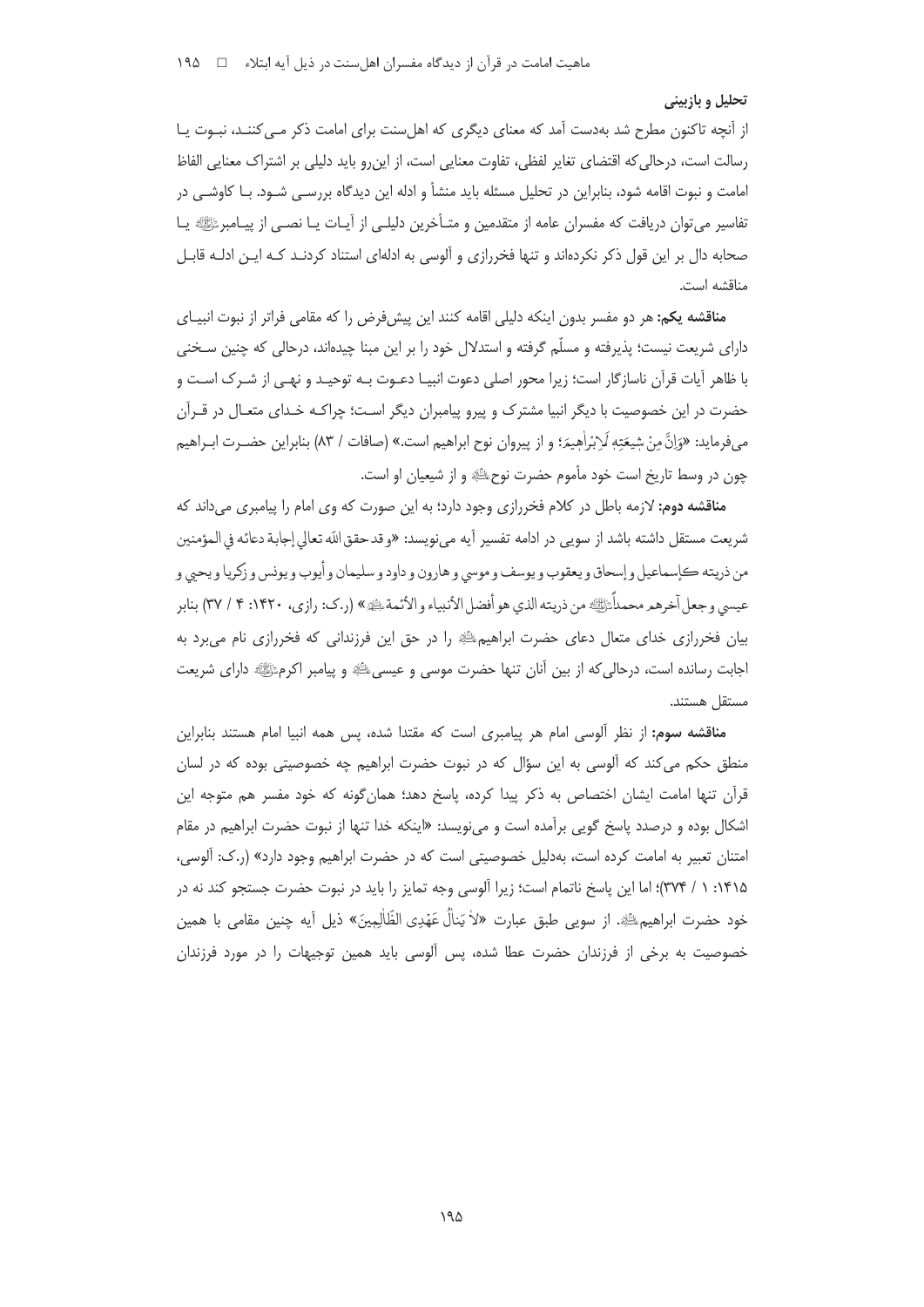## ۱۹۶ = ه ضلنامه علمی ـ پژوهشی مطالعات تفسیری، س هشتم، تابستان ۹۶، ش ۳۰

حضرت بپذیرد. افزون بر آنچه گفته شد، مفسران شیعه ادلهای از قرآن و روایاتی از مصادر خود اهل سنت دال بر اینکه مقام امامت فراتر از مقام نبوت است ارائه کردهاند که در قسمت بررسی هر دیدگاه به برخی از این ادله اشاره شده است.

#### خاستگاه دیدگاهها

از آنجا که مقام امامت نزد اهلِ سنّت، به طور کلی یک منزلت اجتماعی و منصب عادی و غیر الهی اسـت کـه توده مردم، بهويژه اهل حل و عقد (مديران و مسئولان)، اين مقام را انتخاب مي كنند (ر.ک: جرجـاني، ۱۳۲۵: ۸ / ۳۴۵) بر این مبنا، شرط مهم خلیفه، صـرفا برخـورداری از شایسـتگی اداره کـردن امـور جامعـه و لیاقـت کاردانی در امر مدیریت اجتماعی است و نه عدالت و پیراستگی از گناه و خطا و نـه آگــاهی کامــل و بصــیرت نافذ و برخوردار از کتاب و سنت. بههمین دلیل، برخی از متکلمان اهلسنت تصریح کردهاند که خلیفه می تواند فاسق یا جاهل باشد (ر.ک: تفتازانی، ۱۳۷۰: ۵ / ۲۳۳) حتی برخی عدالت را نه شـرط احـراز ایـن مقـام و نـه ضامن بقاء امامت می داننـد (ر.ک: بـاقلانی، ۱۴۱۴، ص ۴۷۱) بـر ایـن اسـاس، نقـش و رسـالت امامـت نـزد اهل سنت، به تدبیر امور معیشتی امت محدود می شود و امام در بسیاری از شئون و مسائل دیگـر، فاقـد نقـش می گردد، برای مثال از نظر اهل سنت امت مسلمان، در آموزش و کسب معارف و احکام اسلامی نیازی به امام ندارد (ر.ک: قاضی عبدالجبار، ۱۴۱۶: ۷۵۱) از این رو زمانی که مفسری با مسلم انگاشتن ایـن مبـانی کلامـی سراغ تفسیر برود، تفسیری از آیه ارائه می کند که با این مبانی سازگار باشد؛ زیرا پر واضح است که امامت بـا چنین اوصافی، منطبق بر امامت مذکور در آیه نیست؛ چرا که طبق آیه امامت مقامی انتصابی از سوی خـدای متعال است که در اثر ابتلای حضرت و موفقیت او در این آزمون ها به او عطا شده است. از سویی طبــق ذیــل آيه، آن حضرت اين مقام را براي فرزندانش خواستار شده و خـدا هــم ايــن دعــا را پذيرفتــه «لاٰ يَنــاٰلُ عَهْـدِي الظَّالِمِينَ» و به برخي از آن افرادي كه ظالم نيستند؛ عطا كرده است.

## نتيجه

از مجموع آنچه مطرح شد بهدست میآید که مفسران اهل سنت در تفسیر این آیه که در مقام تبیـین چیسـتی امامت است برخی از مبانی کلامی خود را در باب امامت مسلّم گرفته و اقدام بـه تفسـیر آیـه نمودنـد کـه آن مبانی عبارتند از:

> ـ انتخاب امام به نص الهى نيست بلكه از راه شورا است. ـ مقامی بالاتر از نبوت انبیایی که به آنها شریعت داده شده، وجود ندارد.

ــ از این٫و آنان یا به بیان معنای لغوی اســوه و مقصــود بــودن اکتفــا کــرده یــا اینکــه مــراد از امامــت را همــان نبوت مے دانند.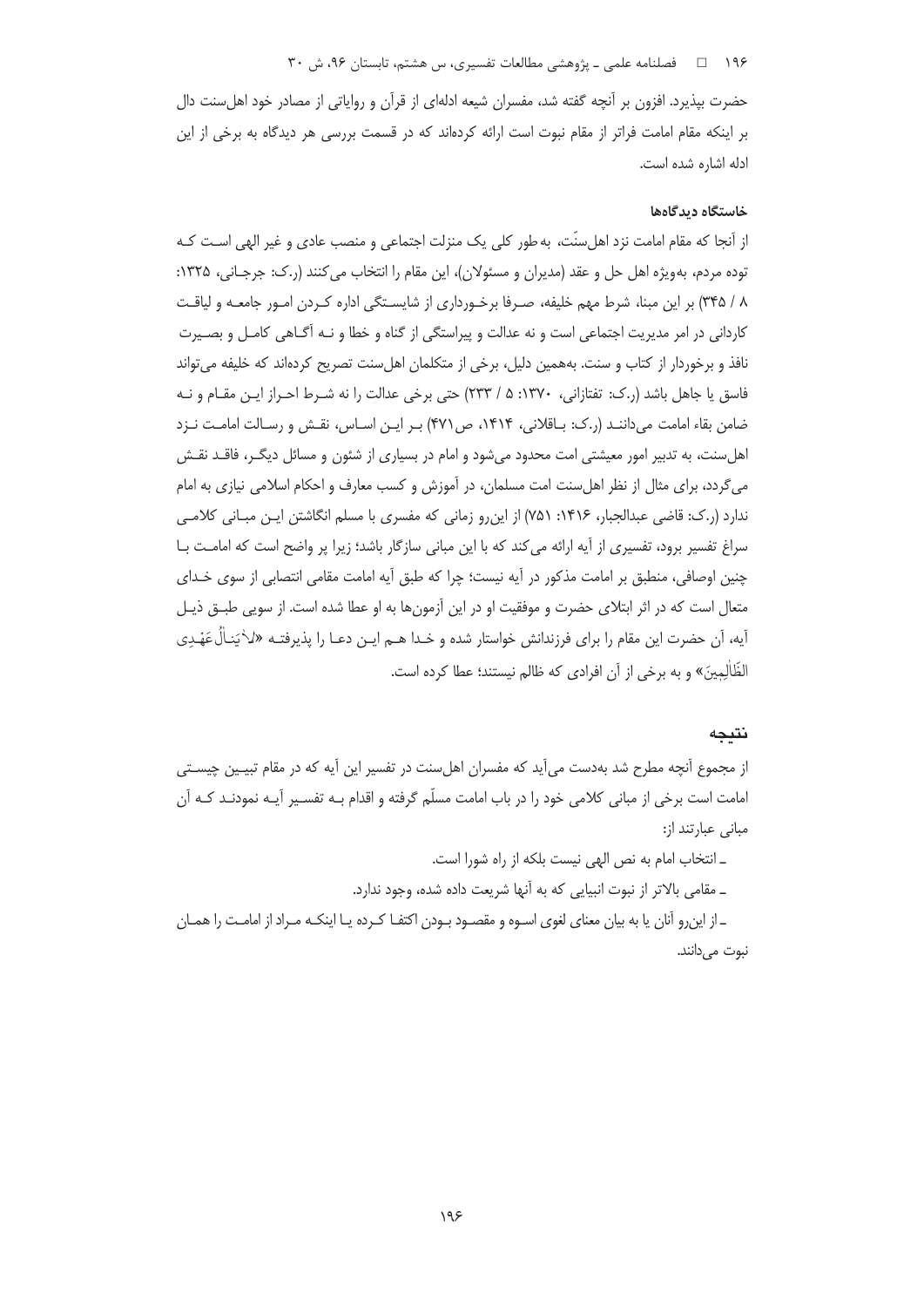ماهیت امامت در قرآن از دیدگاه مفسران اهلسنت در ذیل آیه ابتلاء در ۱۹۷

آن مفسرانی که بهمعنای لغوی اکتفا نمودند برخی وجه مقتدا بودن امام را هم ذکر کردهاند. مفسرانی هـم که مراد از امامت را نبوت یا رسالت می دانند دو گروه هستند. گروه اول بین نبی و رسول تفاوت قائل هستند و میگویند: نبی کسی است که دارای شریعت مستقل باشد اما رسول شریعت مستقل ندارد. اما گروه دوم بـرای نبی و رسول تفاوتی بیان نمی کنند که از این دسته برخی لفظ رسول و نبی را به یک معنا میگیرند ولی دسته دیگر یا به ذکر لفظ رسول یا نبی اکتفا کردهاند.

در پاسخ به این گروه باید گفت که گرچه امامت در قرآن بـهمعنـای نبـوت و اسـوه آمـده اسـت ولـی در خصوص حضرت ابراهیمﷺ ایشان قبل از این آزمایشهای سخت نیز دارای مقام نبوت و اسـوه بـودن بـرای امت خود بودهاند. بنابراین می¤وان این نتیجه کلی را بهدست آورد کـه مفسـران اهـلسـنت قائـل بـه عـدم استقلال مقام امامت از نبو ت هستند. البته این نظریه متاثر از اندیشههـای کلامـی اهـل سـنت بـوده کـه بـا اشكال هاى جدى روبەرو است.

## منابع و مآخذ

- ـ*ـ قرآن کریم*، ترجمه ناصر مکارم شیرازی. ـ آلوسي، سيد محمـود، ١٤١٥ ق، *روح المعاني في تفسير القرآن العظـيم و السـبع المثــاني*، ج ١، تحقيـق علـي عبدالباري عطية، بيروت، دار الكتب العلميه. \_ابن ابيحاتم رازي، عبدالرحمن بن محمد، ١٤١٩ ق، *تفسير القرآن العظيم*، تحقيق اسعد محمدالطيب، عربستان، مکتبه نزارمصطفی الباز، چ ۳. \_ ابنجوزي، ابوالفرج عبدالرحمن بن علي، ١٤٢٢ ق، *زاد المسير في علم التفسير*، تحقيق عبدالرزاق المهـدي، بيروت، دار الكتاب العربي. ـ ابن حنبل، ابوعبدالله احمد، ١٤١٩ ق، المسند، تحقيق سيد ابوالمعاطي النوري، بيروت، عالم الكتب. ـ ابنعاشور، محمد طاهر، بي تا، *التحرير و التنوير*، ج ١، ١٧ و ٢١، بيجا، بيi. \_ ابـنءربـي، محيـي|لـدين محمـد، ١٤٢٢ ق، *تفسـير ابـنءربـي*، تحقيـق سـمير مصـطفي ربـاب، بيـروت، دار احيـاء التراث العربي. \_ابن كثير دمشقي، اسماعيل بن عمرو، ١٤١٩ ق، *تفسير القرآن العظيم*، تحقيق محمدحسين شمس|لدين، بيـروت، دار الكتب العلمية.
- ـ ابن.ماجه، محمد بن يزيد قزويني، بي تـا، *سنن ابــن.ماجــه*، ج ١، تحقيـق محمـدفؤاد عبـدالباقي، بيـروت، دار الفكر .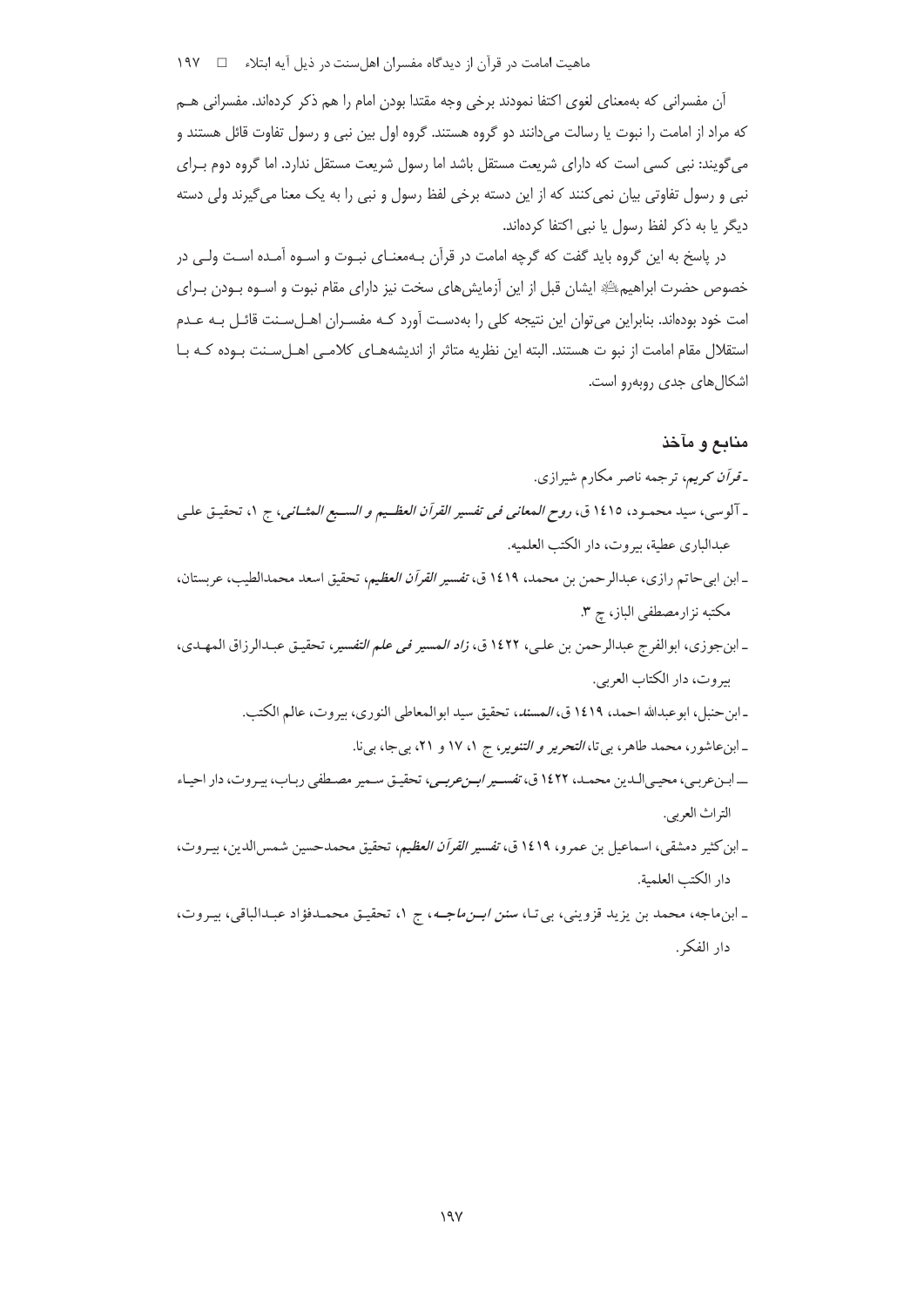۱۹۸ فصلنامه علمی ـ پژوهشی مطالعات تفسیری، س هشتم، تابستان ۹۶، ش ۳۰ ـ اندلسي، ابن عطيه، ١٤٢٢ ق، *المحرر الوجيز في تفسير الكتاب العزيز*، ج ١، تحقيق محمد عبدالشافي، بيـروت، دار الكتب العلميه. ـ اندلسي، ابوحيان محمد بن يوسف، ١٤٢٠ ق، *البحر المحيط*، ج ١، تحقيق محمدجميل صدقي، بيروت، دار الفكر. ـ باقلاني، ابوبكر، ١٤١٤ ق، تم*هيد الاوائل و تلخيص الدلائل*، بيروت، مؤسسه الكتب الثقافيه. ـ بخاري، محمد بن اسماعيل، ١٤٠٧ ق، صحيح بخ*اري، ج ٤، بي*روت، دار ابن كثير، چ ٢. ـ بروسوي، اسماعيل، بي تا، *روح البيان*، ج ١، بيروت، دار الفكر. ـ بغدادي، علاءالدين على بن محمد، ١٤١٥ ق، *لباب التأويل في معاني التنزيل*، ج ١، تصحيح محمدعلي شاهين، بيروت، دار الكتب العلميه. ـ بغوى، حسين بن مسعود، ١٤٢٠ ق، *معالم التنزيل في تفسير القرآن*، ج ١، تحقيق عبدالرزاق المهدى، دار احيـاء التراث العربي. ـ بلاغي نجفي، محمدجواد، ١٤٢٠ ق، *آلاء الرحمن في تفسير القرآن*، ج ١، تهران، بنياد بعثت. ـ بلخي، مقاتل بن سليمان، ١٤٢٣ ق، *تفسير مقاتل بن سليمان*، ج ١، تحقيق عبدالله محمـود شـحاته، بيـروت، دار إحياء التراث العربي. ـ بيضاوي، عبدالله بن عمر، ١٤١٨ ق، *أنوار التنزيل و أسرار التأويل*، ج ١، بيروت، دار احياء التراث العربي. ـ بیهقی، ابوبکر احمد بن حسین بن علی، ١٣٤٤ ق، *سنن بیهقی*، ج ٩، هند، مجلس دائرةالمعارف نظامیه. ـ ترمذی، محمد بن عیسی، ۱۹۹۸ م، *سنن ترمذی*، ج ۱۳، بیروت، بیiا، چ ۲. ـ تفتازاني، سعدالدين، ١٣٧٠، شرح *المقاصد*، قم، الشريف الرضي. ـ ثعالبي، عبدالرحمن بن محمد، ١٤١٨ ق، *جواهر الحسان في تفسيرالقرآن*، بيروت، دار احياء التراث العربي. ـ ثعلبی نیشابوری، ابواسحاق احمد بن ابـراهیم، ۱٤۲۲ ق، *الکشف و البیان عن تفسیر القــرآن*، ج ۱، بیـروت، دار إحياء التراث العربي. ـ جرجاني، مير سيد شريف على بن محمد، ١٣٢٥ ق، *شرح المواقف*، قم، الشريف الرضي. ـ جصاص، احمد بن علي، ١٤٠٥ ق، *احكام القرآن (جصاص)*، ج ١، بيروت، دار احياء التراث العربي . ـ جوادي آملي، عبدالله، ١٣٨٩، تسنيم، ج ٦، تحقيق حسن واعظى محمدي، قم، اسراء، چ ٨ ـ حاكم نيشابوري، ابوعبدالله محمد بن عبـدالله، ١٤١١ ق، *المستدرك على الصـحيحين*، ج ١٣، تحقيـق مصـطفى عبدالقادر عطا، بيروت، دار الكتب العلميه. ـ رازي، فخرالدين محمد بن عمر، ١٤٢٠ ق، *مفاتيح الغيب*، ج ٤، بيروت، دار احياء التراث العربي، چ ٣.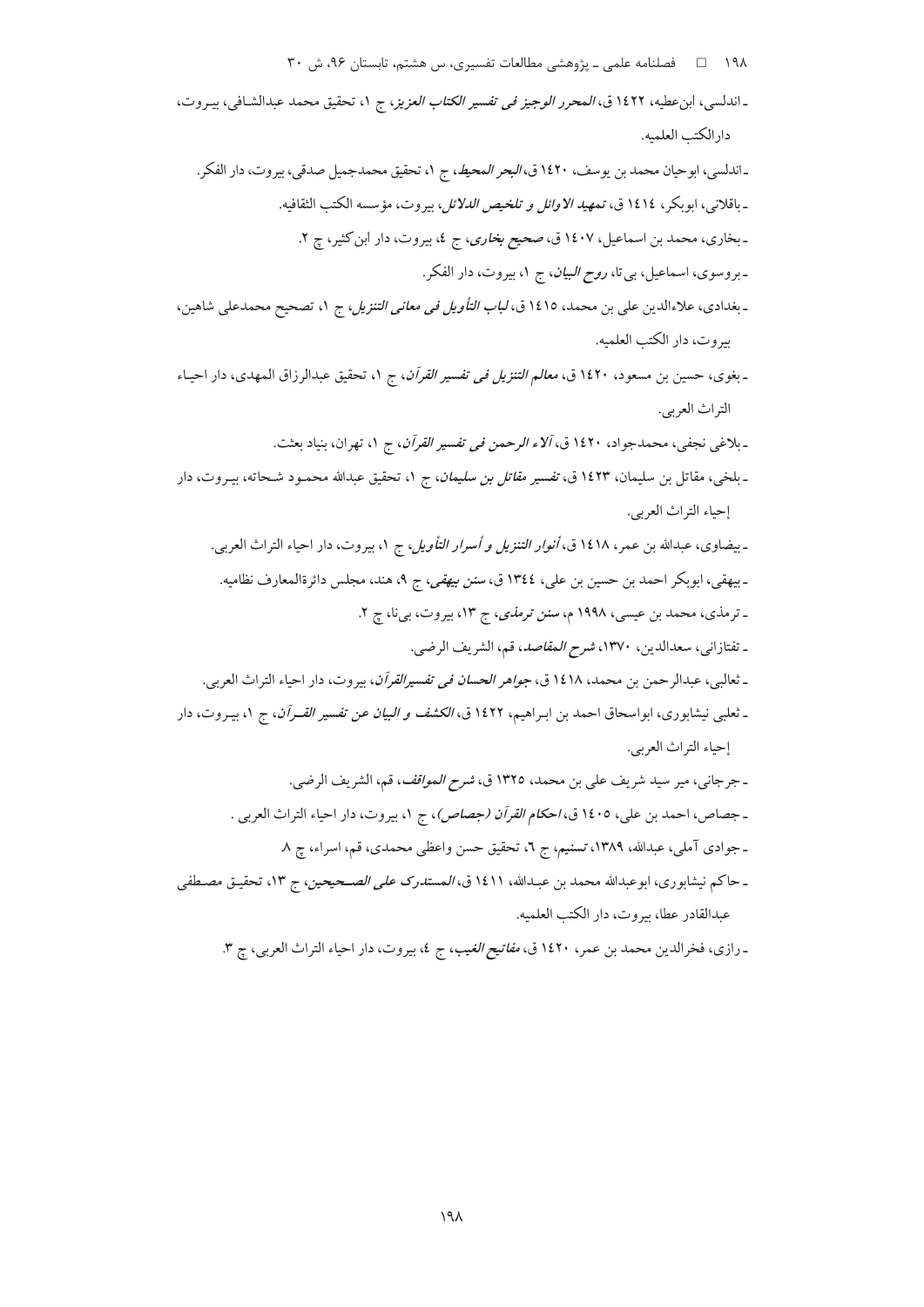ـ رشيدرضا، محمد، ١٩٩٠ م، *المنار*، قاهره، الهيئة المصرية العامة للكتاب. ـ زحيلي، وهبة بن مصـطفي، ١٤١٨ ق، *التفسير المنير في العقيدة و الشــريعة و المــنهج*، ج ١، بيـروت، دارالفكـر المعاصر، چ ٢. ـ زمخشري، جار الله محمود بن عمر، ١٤٠٧ ق، *الكشاف عن حقائق غوامض التنزيل و عيون الأقاويل في وجــوه* ا*لتأويل، ج ١*، بيروت، دارالكتاب العربي، چ ٣. ـ سبحانبي، جعفر، ١٣٨٣، *منشور جاويد*، ج ٤، قم، مؤسسه امام صادقﷺ. ـ سمرقندي، نصر بن محمد بن احمد، بي تا، ب*حرالعلوم*، ج ١، بيجا، بيi. ـ سید قطب، ۱٤۱۲ ق، *فی ظلال القرآن*، ج ۱ و ۱۷، بیروت و قاهره، دار الشروق، چ ۱۷. ـ سيوطى، جلالالدين، ١٤٠٤ ق، *الدر المنثور في التفسير بالمأثور*، ج ١، قم، كتابخانه آيةالله مرعشى نجفى. ـ شنقيطي، محمدالأمين بن محمدالمحختار، ١٤١٥ ق، *أضواء البيان في إيضاح القرآن بالقرآن*، ج ١، بيروت، دار الفكر. ـ طباطبايي، سيد محمدحسين، ١٤١٧ ق، *الميزان في تفسير القرآن*، ج ١، قم، دفتر انتشارات اسلامي، چ ٥. ـ طبرسي، فضل بن حسن، ١٣٧٢، *مجمع البيان لعلوم القرآن*، ج ١، تهران، ناصرخسرو، چ ٣. ـ طبري، محمد بن جرير، ١٤١٢ ق، *جامع البيان في تفسير القرآن*، ج ١، بيروت، دار المعرفه. ـ طنطاوي، محمد، بي تا، *التفسير الوسيط للقرآن الكريم*، ج ١، بيجا، بيi. ـ طوسى، محمد بن حسن، ١٤١٤ ق، *الرسائل العشر، (رسالة في الاعتقادات*)، قم، مؤسسة النشر الإسلامى، چ ٢. ـ عياشي، محمد بن مسعود، ١٣٨٠ ق، *تفسير العياشي*، ج ١، تهران، المطبعة العلمية. ـ فراء، ابوزكريا يحيى بن زياد، بيتا، *معاني القرآن*، ج ١، مصر، دار المصريه. ـ فرات كوفي، فرات بن ابراهيم، *تفسير فرات الكوفي،* ١٤١٠ ق، تهران، وزارت فرهنگ و ارشاد اسلامي. ـ فيروز آبادي، محمد بن يعقوب، ١٤٠٦ ق، *بصائر ذوي التمييز في لطائف الكتاب العزيز*، ج ٢، تحقيق محمدعلي النجار، مصر، بي نا. ـ قاسمي، محمدجمالالدين، ١٤١٨ ق، *محاسن التأويل*، ج ١، بيروت، دار الكتب العلميه. ـ قرطبي، محمد بن احمد، ١٣٦٤، *الجامع لأحكام القرآن*، ج ٢، تهران، ناصرخسرو. ـ قشيري، عبدالكريم بن هوازن، بي تا، *لطائف الاشارات*، ج ١، مصر، الهيئة المصرية العامه للكتاب، چ ٣. ۔قمبی، علمی بن ابراہیم، ١٤٠٤ ق، *تفسیر القمبی، ج ١، تحقیق سید طیب موسوی جزایری، قم*، دار الکتاب، چ ٣.

ـ كليني، محمد بن يعقوب، ١٤٠٧ ق، *الكافي، ج* ١ و ٨ ـ ٧، تهران، دار الكتب الإسلامية، چ ٤. ـ ماوردي، علي بن محمد، بي تا، *النكت و العيون*، ج ١، بيروت، دار الكتب العلمية.